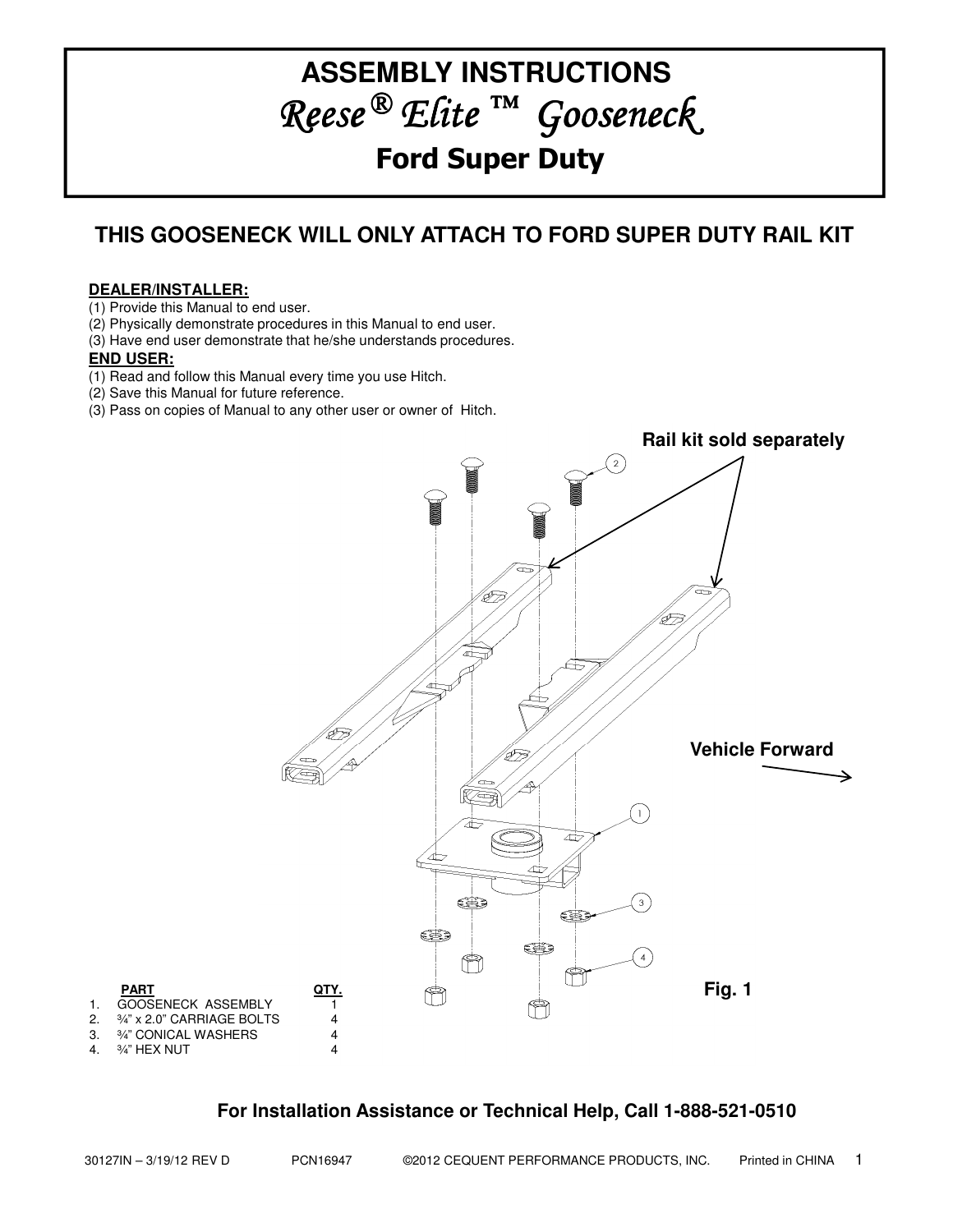# **WARNING:**

# **Failure to follow all of these instructions may result in death or serious injury!**

## **INDEX**

| 1. GUIDELINES FOR MATCHING TOW VEHICLE AND TRAILER                    | $P. 2-4$ |
|-----------------------------------------------------------------------|----------|
| 2. ASSEMBLY INSTRUCTIONS                                              | P.5–6    |
| 3. IMPORTANT INFORMATION                                              | P 7      |
| 4. CEQUENT PERFORMANCE PRODUCTS, Inc. SEVEN YEAR LIMITED WARRANTYP. 8 |          |

## **GUIDELINES FOR MATCHING HITCH TRUCK AND TRAILER**





- 2. Cequent Performance Products, Inc. hitches are designed for use with recreational gooseneck trailers only. Hitch applications other than recreational gooseneck trailers must be approved in writing by Cequent Performance Products, Inc. Engineering Department.
- 3. Use only a SAE 2-inch kingpin with your REESE® Efite™ Series Gooseneck Hitch.
- 4. Approximately 15%-25% of trailer weight should be on hitch (Pin Weight). See Fig. 3.

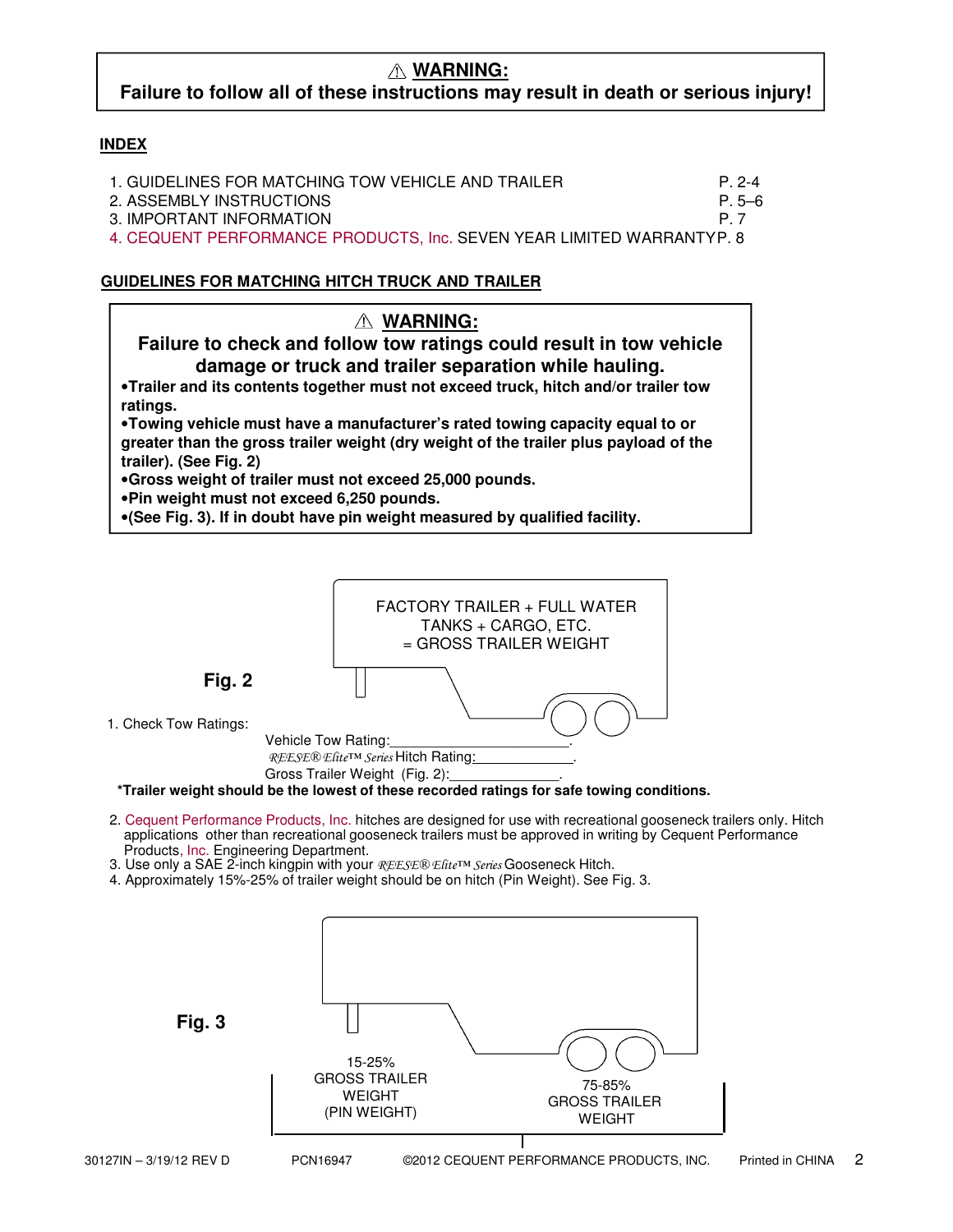5. Trucks come in many different configurations. Cequent Performance Products, Inc. recommends the use of long bed (8ft) light trucks for the best combination in truck - trailer turning clearance.



6. The height of the coupler should be adjusted so the trailer is approximately level as it is towed. Allow approximately 6 inches clearance between the top of the pickup walls and the underside of the front of the trailer for pitch and roll of the trailer. (See Fig. 5). Allow more clearance between pickup walls and trailer for off road use.



# **CAUTION:**

The measurements above are guidelines. If your measurements are close to these numbers re-check clearances. If vehicle and/or trailer has any added bed vicinity accessories (i.e. fairings, air dams, ground effects, bed rails, etc.). Additional dimensioning and clearance checks have to be made.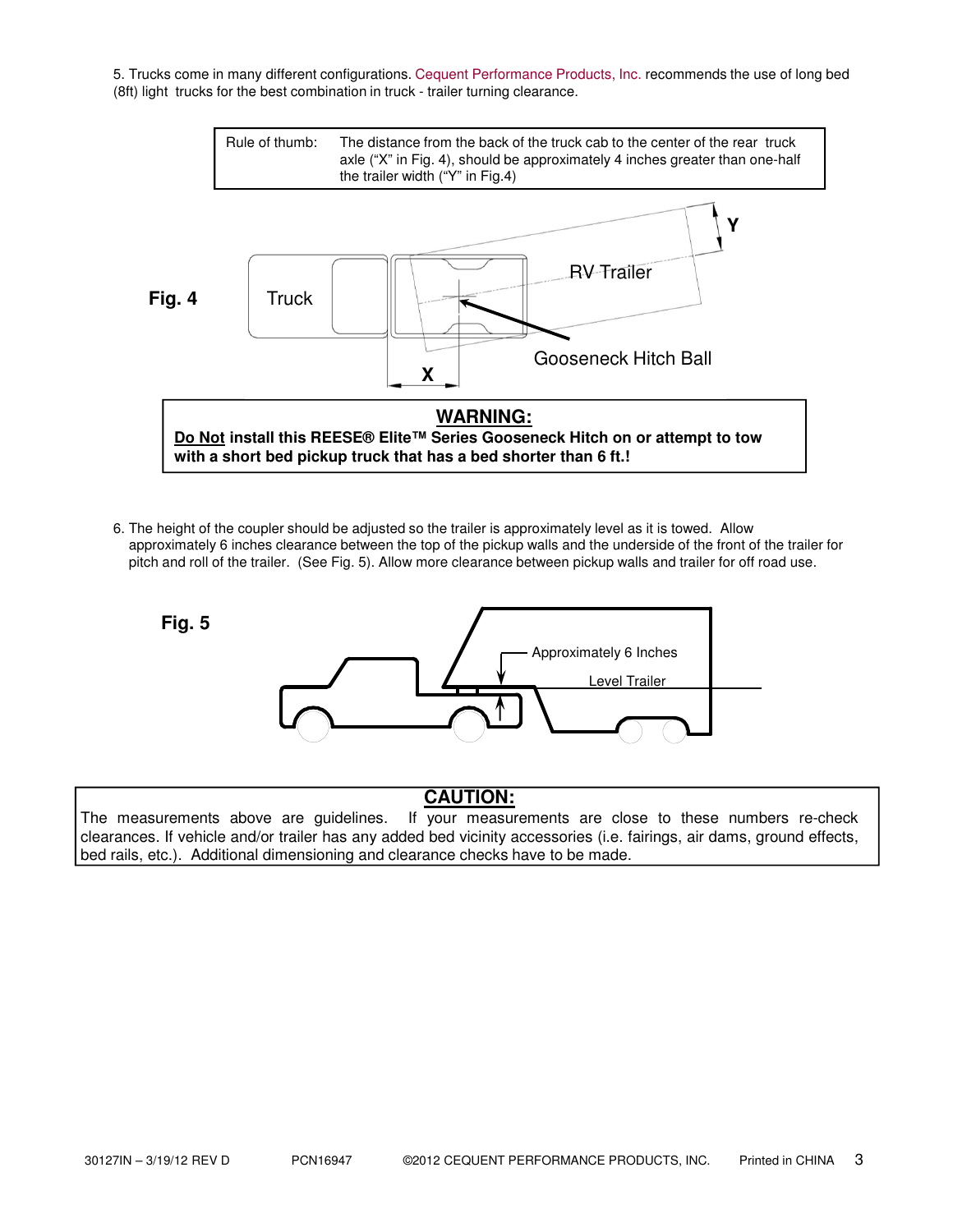7. Hitch height determination:

With trailer leveled and on level ground measure from the ground to the coupler, Dimension "A" in Fig. 6. Secondly, measure from the height of the inside of the truck bed to the ground, Dimension "B" in Fig. 6. Dimensions "C" and "D" in Fig. 6 can be used to determine the amount of clearance over the side rails, as mentioned in instruction #6 (Additional clearance may be needed for off road maneuvering and/or steep inclines while turning).

$$
Hitch Height = A - B + 2"
$$

The 2" value is an estimate of suspension compression due to king pin weight of the trailer. This compression could range between 1"-5" depending on the truck being used and the trailer being towed.

 $D - C + 2$ " > 6" as noted in instruction #6.



**FIG. 6**

### **WARNING:**

•**Connection for trailer wiring must be located at the side of the truck bed between the driver's seat and the rear wheel to prevent operators from working between the truck and trailer.**

•**Avoid putting any part of your body under the trailer or between the truck and trailer. Unexpected or accidental movement of the truck or the trailer can cause serious injury or death**

•**If you must place any part of your body under the trailer or between the truck and trailer you MUST perform ALL of the following steps:**

•**Check that the truck transmission is in park**

•**Check that the emergency brake is on**

•**Block in front of and behind all trailer tires**

•**Check that the trailer landing gear are resting on firm ground**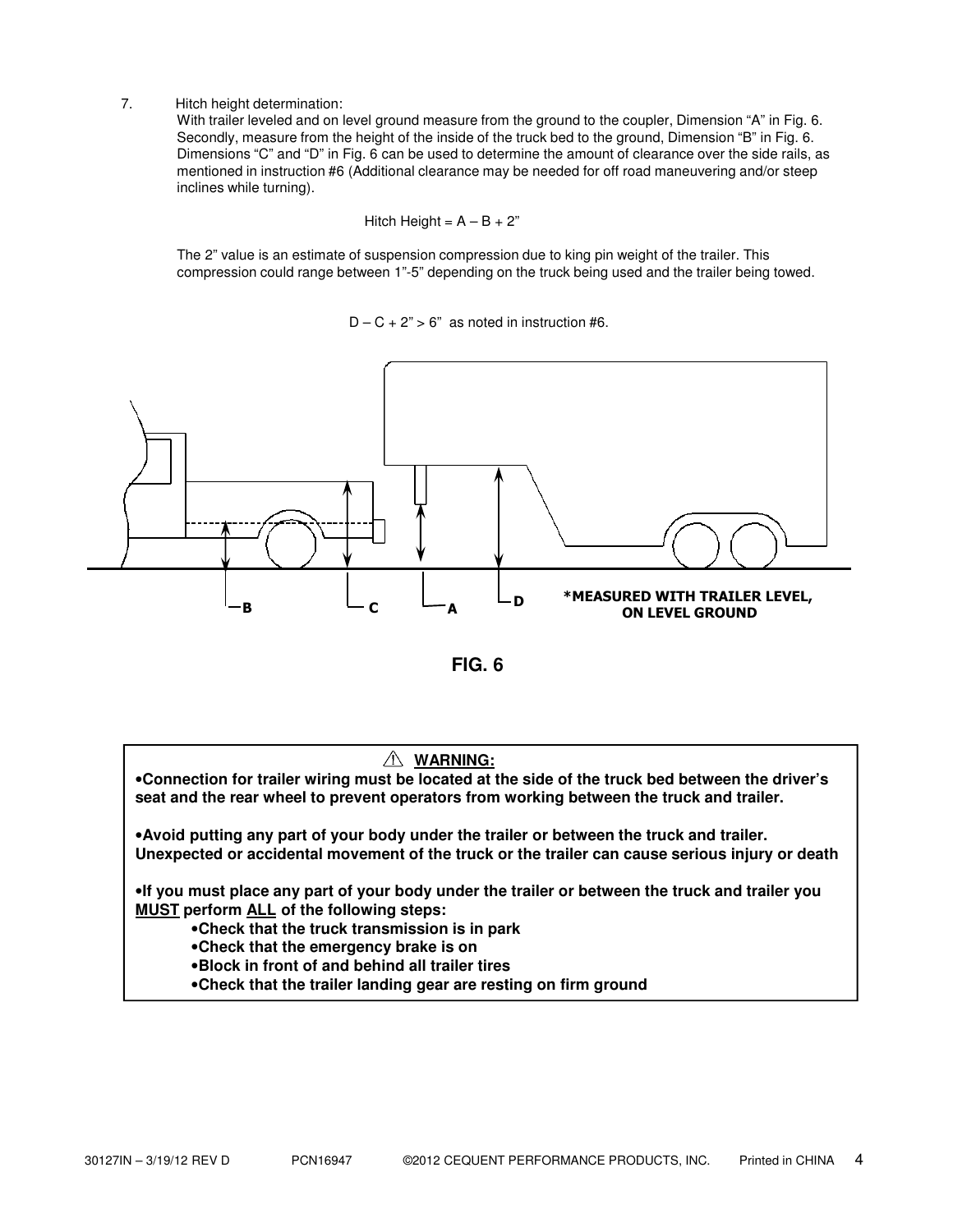### REESE® Elite™ Series **GOOSENECK ASSEMBLY**

**TOOLS** Safety Glasses 3 1/2" Hole Saw Impact Wrench **Torque Wrench** Torque Wrench 1-1/8" Box or End Wrenches or socket

- 1. Check all the boxes for all the components listed in Figure 1 and become familiar with component terminology.
- 2. Locate the "dimple" in the depression in the middle of the truck bed. Using the 3 ½" hole saw, cut a hole in the location shown in Figure 7 below. If there are no dimples in your bed, measure from the rear of the bed forward 46-3/8". Find the center of the bed by measuring between the fender wells or a weld seam that is visible on both sides of the bed. Drill a 3-1/2" hole at this location.

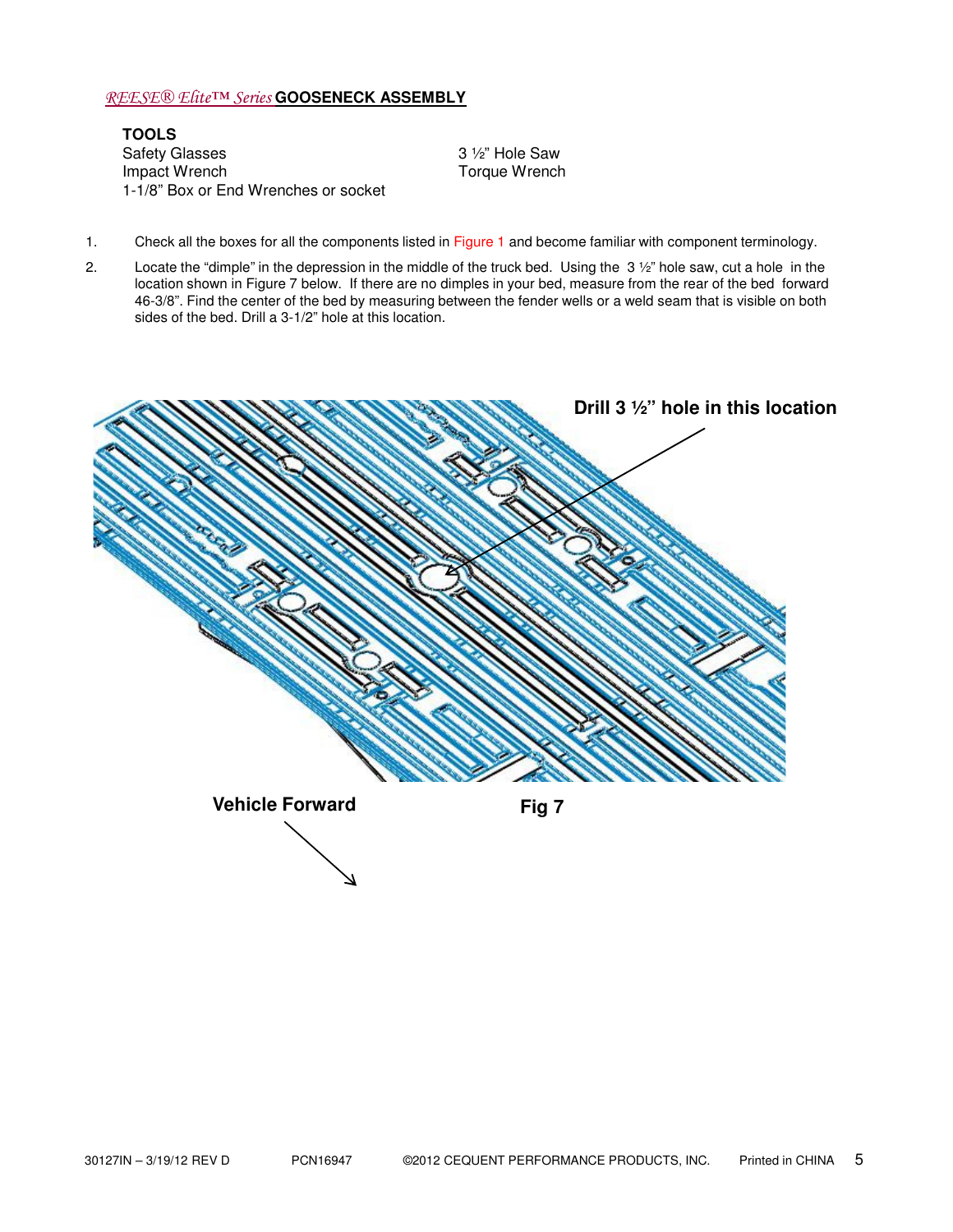- 3. Place the REESE® Elite™ Series Gooseneck Hitch under the truck (As shown in figure 8) using the ¾" carriage bolts (2) slide them into place through the openings in the rail kit.
- 4. Slide the gooseneck center section up around the bolts, place a washer and nut on the bolt. **DO NOT TIGHTEN THE HARDWARE AT THIS TIME**.



- 5. Once the REESE® Efite™ Series Gooseneck Hitch has been loosely assembled, locate the collar in the 3 1/2" hole that was cut. See Figure 7.
- 6. Once the top of the gooseneck receiver tube is located in the hole (See figure 9), then tighten the hardware to a torque of 180 ft/lbs. It might be helpful to lower the spare tire to get extra room to swing the torque wrench.

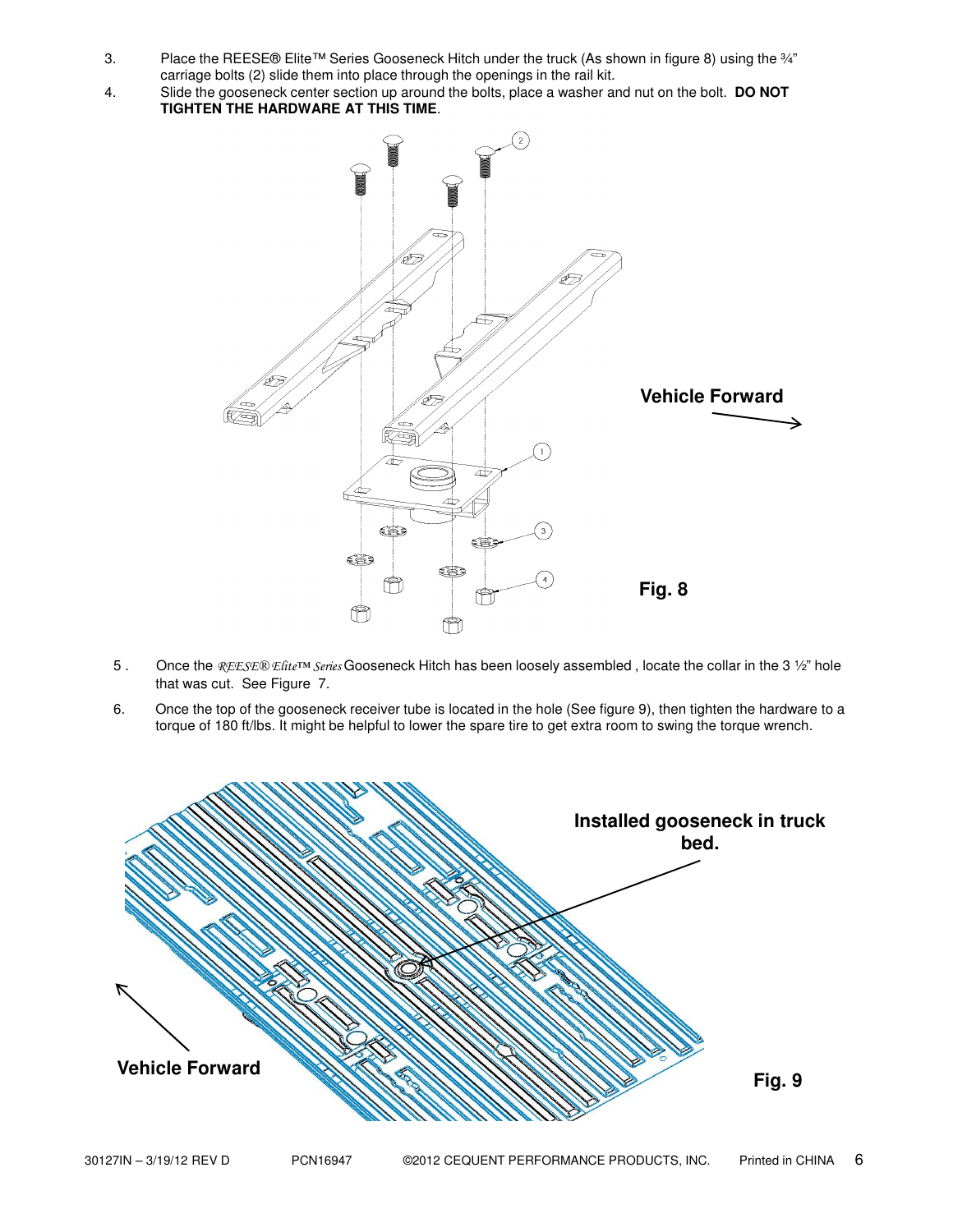# REESE ® Elite ™ Series **Gooseneck HITCH SYSTEM** IMPORTANT INFORMATION ON TOWING

**TOWING EQUIPMENT OWNERS:** Make sure all operators of your equipment read and understand this information before towing. Save for reference. This will help you properly use and maintain your towing equipment. Refer to owner's manuals for your tow vehicle, trailer and other parts of your towing system. Learn the capabilities and limitations of each part. GROSS TRAILER WEIGHT and VERTICAL LOAD are the two most important items to consider. **THESE WEIGHTS MUST NEVER EXCEED THE LOWEST RATING OF ANY PART OF YOUR TOWING SYSTEM. GROSS TRAILER WEIGHT** is the weight of the trailer plus cargo. Measure GROSS TRAILER WEIGHT by putting the fully loaded trailer on a vehicle scale. **VERTICAL LOAD** is the downward force exerted on the ball by the trailer coupler. Use a vehicle scale to measure **VERTICAL LOAD** with the fully loaded trailer on a level surface and the coupler at normal towing height.

#### **TRAILER COUPLERS**

The coupler should be smooth, clean and lightly lubricated. Adjust per coupler manufacturer's instructions.

#### **SAFETY CHAINS**

Connect safety chains properly **EVERY TIME YOU TOW.** Attach securely through the chain loops provided so they can not bounce loose. Leave only enough slack to permit full turning. Too much slack may prevent chains from maintaining control if other connections separate.

#### **TRAILER LIGHTS, TURN SIGNALS, ELECTRIC AND BREAKAWAY SWITCH CONNECTIONS**

Make these safety-critical connections **EVERY TIME YOU TOW,** no matter how short the trip. Check operation, including electric brake manual control, before getting on the road.

#### **OTHER USEFUL EQUIPMENT**

AIR SPRINGS, AIR SHOCKS, or HELPER SPRINGS are useful for some applications. A TRANSMISSION COOLER may be necessary for heavy towing. Many states require TOWING MIRRORS on both sides.

#### **TIRE INFLATION**

Check often. Follow tow vehicle and trailer manufacturer's recommendations.

#### **CHECK YOUR EQUIPMENT/REPLACE WORN PARTS**

Check ball, coupler, chains, and all other connections **EVERY TIME YOU TOW.** Re-check at fuel and rest stops.

#### **NO PASSENGERS IN TRAILER!**

Never allow people in the trailer while towing, under any circumstances.

#### **TRAILER LOADING**

Place heavy objects on the floor ahead of the axle. Balance the load side-to-side. Secure it to prevent shifting. **NEVER** load the trailer rear heavy. **LOAD THE TRAILER HEAVIER IN THE FRONT, BUT NOT GREATER THAN TONGUE WEIGHT RATING OF THE HITCH.**

#### **DRIVING**

The additional weight of a trailer affects acceleration, braking and handling. Allow extra time for passing, stopping, and changing lanes. A gooseneck trailer requires a large turning radius as the trailer tracks to the inside of turns. Severe bumps can damage your towing vehicle, hitch and trailer. Drive slowly on rough roads. **STOP AND MAKE A THOROUGH INSPECTION IF ANY PART OF YOUR TOWING SYSTEM STRIKES THE ROAD. CORRECT ANY PROBLEMS BEFORE RESUMING TRAVEL.**

#### **WARNING**

**DO NOT MODIFY.** Do not tow one trailer behind another, which may cause loss of control. Failure to heed warnings and follow instructions may result in serious personal injury or death, vehicle crash, and/or property damage.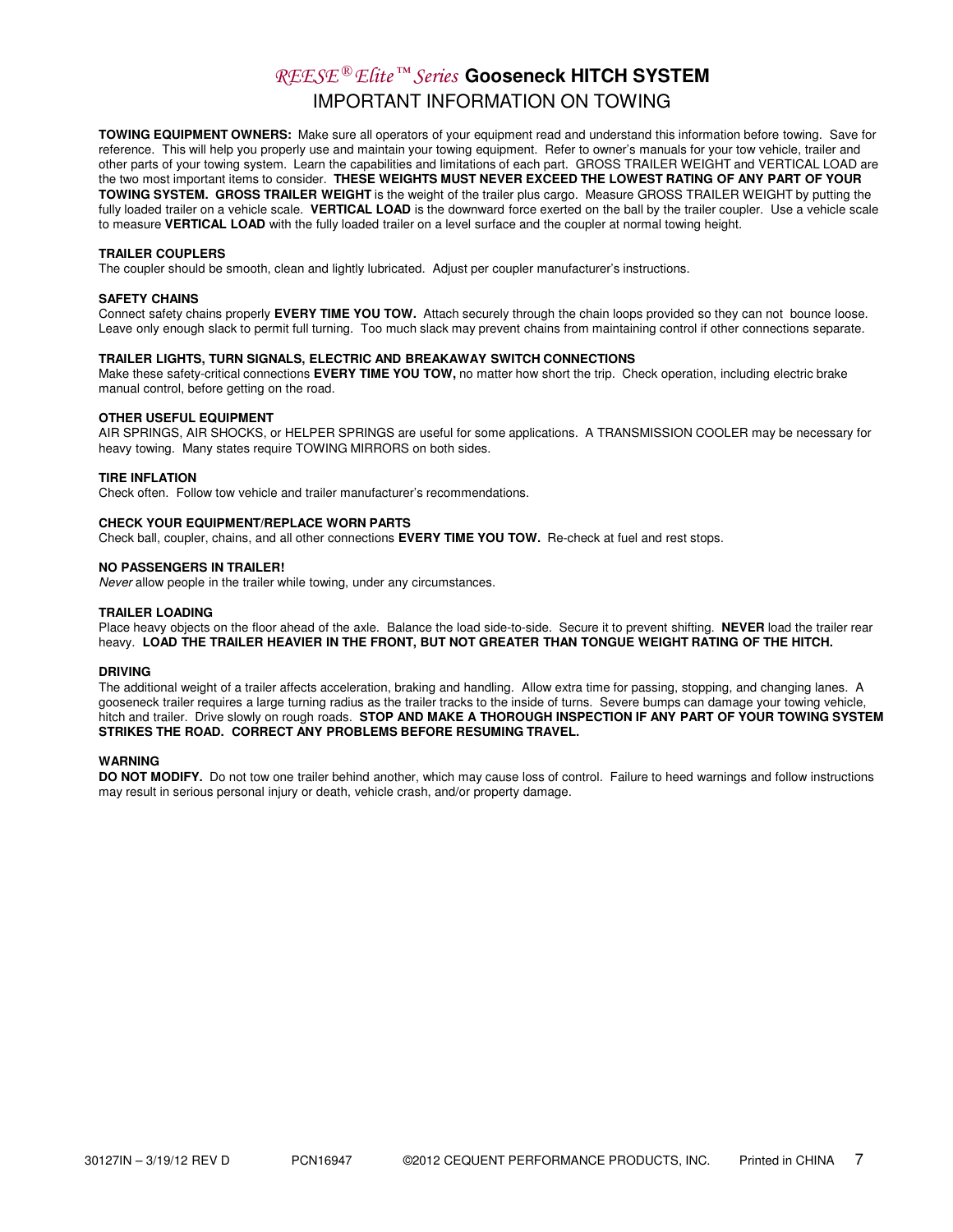# **NOTES**

## **SEVEN YEAR LIMITED WARRANTY**

Cequent Performance Products, Inc. warrants its REESE® Elite™ Series Gooseneck Hitch from date of purchase against defects in material and workmanship under normal use and service, ordinary wear and tear excepted, for 7 years of ownership to the original consumer purchaser when a Cequent Performance Products, Inc. mounting kit is used.

Cequent Performance Products, Inc. will replace FREE OF CHARGE any part(s) which proves defective in material or workmanship when presented to any Cequent Performance Products, Inc. dealer, Cequent Performance Products, Inc. Warehouse or returned to factory. TRANSPORTATION CHARGES PREPAID, at the address below. THIS WARRANTY IS LIMITED TO DEFECTIVE PARTS REPLACEMENT ONLY. LABOR CHARGES AND/OR DAMAGE INCURRED IN INSTALLATION OR REPLACEMENT AS WELL AS INCIDENTAL AND CONSEQUENTIAL DAMAGES CONNECTED THEREWITH ARE EXCLUDED.

Some states do not allow the exclusion or limitation of incidental or consequential damages, so the above limitation or exclusion may not apply to you.

Any damage to the REESE® Elite™ Series Gooseneck Hitch as a result of misuse, abuse, neglect, accident, improper installation, or any use violative of instructions furnished by us, WILL VOID THE WARRANTY.

This warranty gives you specific legal rights, and you may also have other rights which vary from state to state. In the event of a problem with warranty service or performance, you may be able to go to a small claims court, or a federal district court.

> Cequent Performance Products, Inc. Plymouth, MI. 48170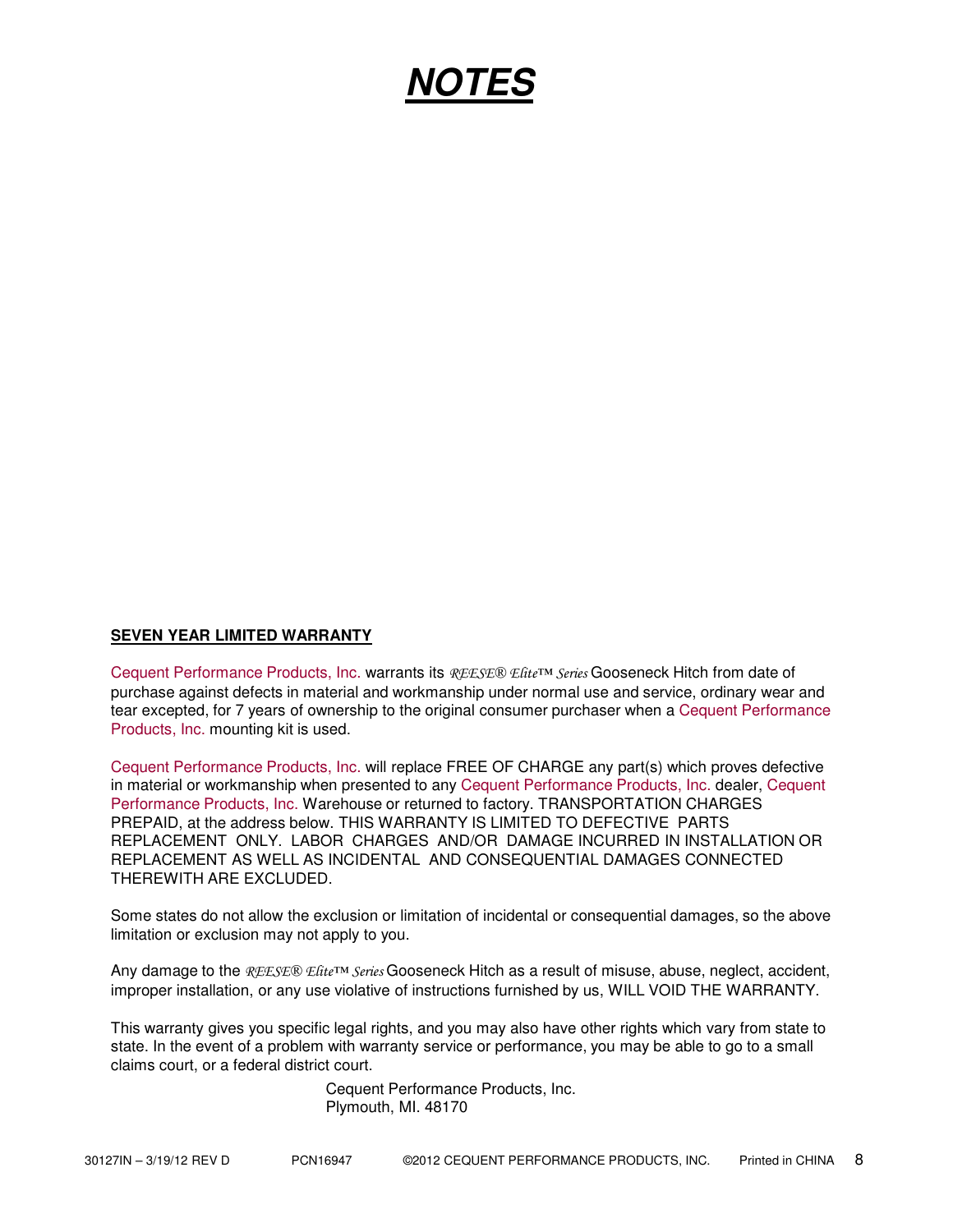# INSTRUCTIONS DE MONTAGE Attelage col-de-cygne Reese ® Elite ™ Ford Super Duty

# CET ATTELAGE COL-DE-CYGNE NE SE FIXE QU'À L'ENSEMBLE DE TRAVERSES POUR FORD SUPER DUTY

## CONCESSIONNAIRE/INSTALLATEUR :

(1) Remettre ce Manuel à l'utilisateur final.

(2) Démontrer physiquement les procédures de ce Manuel à l'utilisateur final.

(3) Demander à l'utilisateur final de démontrer sa compréhension des procédures.

UTILISATEUR FINAL :

(1) Lire et observer les instructions de ce Manuel à chaque utilisation de l'attelage.

(2) Conserver ce manuel pour consultation ultérieure.

(3) Remettre des copies du Manuel à tout autre utilisateur ou propriétaire de l'attelage.



Pour obtenir de l'assistance pour l'installation ou un autre aspect technique, composer le 1-888-521-0510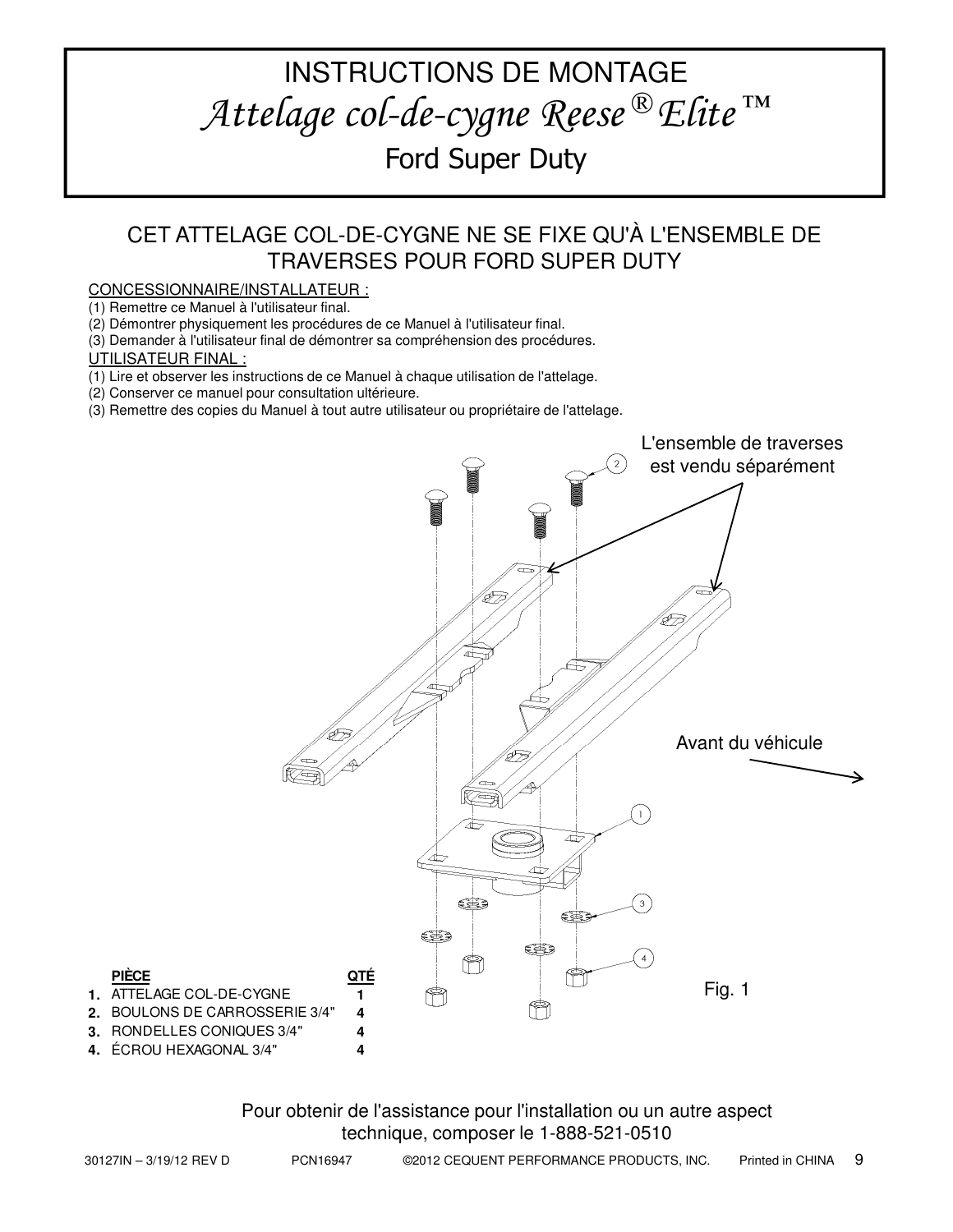# **AVERTISSEMENT : L'omission d'observer toutes les instructions peut causer des blessures sévères, voire la mort !**

## SOMMAIRE

| 1. DIRECTIVES CONCERNANT LE JUMELAGE DU VÉHICULE ET DE LA CARAVANE    | Pages 10 à 12 |
|-----------------------------------------------------------------------|---------------|
| 2. INSTRUCTIONS DE MONTAGE                                            | Pages 13 à 14 |
| 3. RENSEIGNEMENTS IMPORTANTS                                          | Page 15       |
| 4. GARANTIE LIMITÉE DE SEPT ANS DE CEQUENT PERFORMANCE PRODUCTS, Inc. | Page 16       |

DIRECTIVES CONCERNANT LE JUMELAGE DU VÉHICULE ET DE LA CARAVANE

#### $\wedge$ **AVERTISSEMENT :**

**L'omission de vérifier et respecter les capacités de charge nominales peut causer l'endommagement du véhicule ou la séparation du véhicule et de la caravane pendant le remorquage.**

- **Le poids de caravane et de son contenu ne doit pas dépasser les capacités de charge du véhicule, de l'attelage et/ou de la caravane.**
- **La capacité de charge du véhicule spécifiée par le fabricant doit être égale ou supérieure au poids brut de la caravane (poids à vide de la caravane plus sa charge utile). (Voir la Fig. 2)**
- **Le poids brut de la caravane ne doit pas dépasser 25 000 livres (11 340 kg).**
- **Le poids brut de la caravane ne doit pas dépasser 6 250 livres (2 835 kg).**
- **(Voir la Fig. 3). En cas de doute, faire peser le pivot d'attelage dans une installation qualifiée.**

![](_page_9_Figure_11.jpeg)

\*Pour s'assurer de conditions de remorquage sécuritaires, le poids de la caravane ne doit pas dépasser la capacité de charge la plus basse inscrite ci-dessus.

2. Les attelages Cequent Performance Products, Inc. sont conçus pour une utilisation avec caravane récréative à col-decygne seulement. Toute utilisation de l'attelage qui ne s'applique pas à une caravane récréative à col-de-cygne doit être approuvée par écrit par le service d'ingénierie de Cequent Performance Products,Inc.

3. Utiliser uniquement un pivot d'attelage 2 pouces SAE avec l'attelage col-de-cygne *REESE® Elite*™ *Series* .

4. Environ 15 % à 25 % du poids de la caravane doit reposer sur l'attelage (poids au pivot). Voir la Fig. 3.

| Fig. 3                  | 15 à 25 % DU POIDS<br><b>BRUT DE LA CARAVANE</b><br>(POIDS AU PIVOT) | 75 à 85 % DU POIDS BRUT<br>DE LA CARAVANE                          |
|-------------------------|----------------------------------------------------------------------|--------------------------------------------------------------------|
| 30127IN – 3/19/12 REV D | PCN16947                                                             | 10<br>Printed in CHINA<br>@2012 CEQUENT PERFORMANCE PRODUCTS, INC. |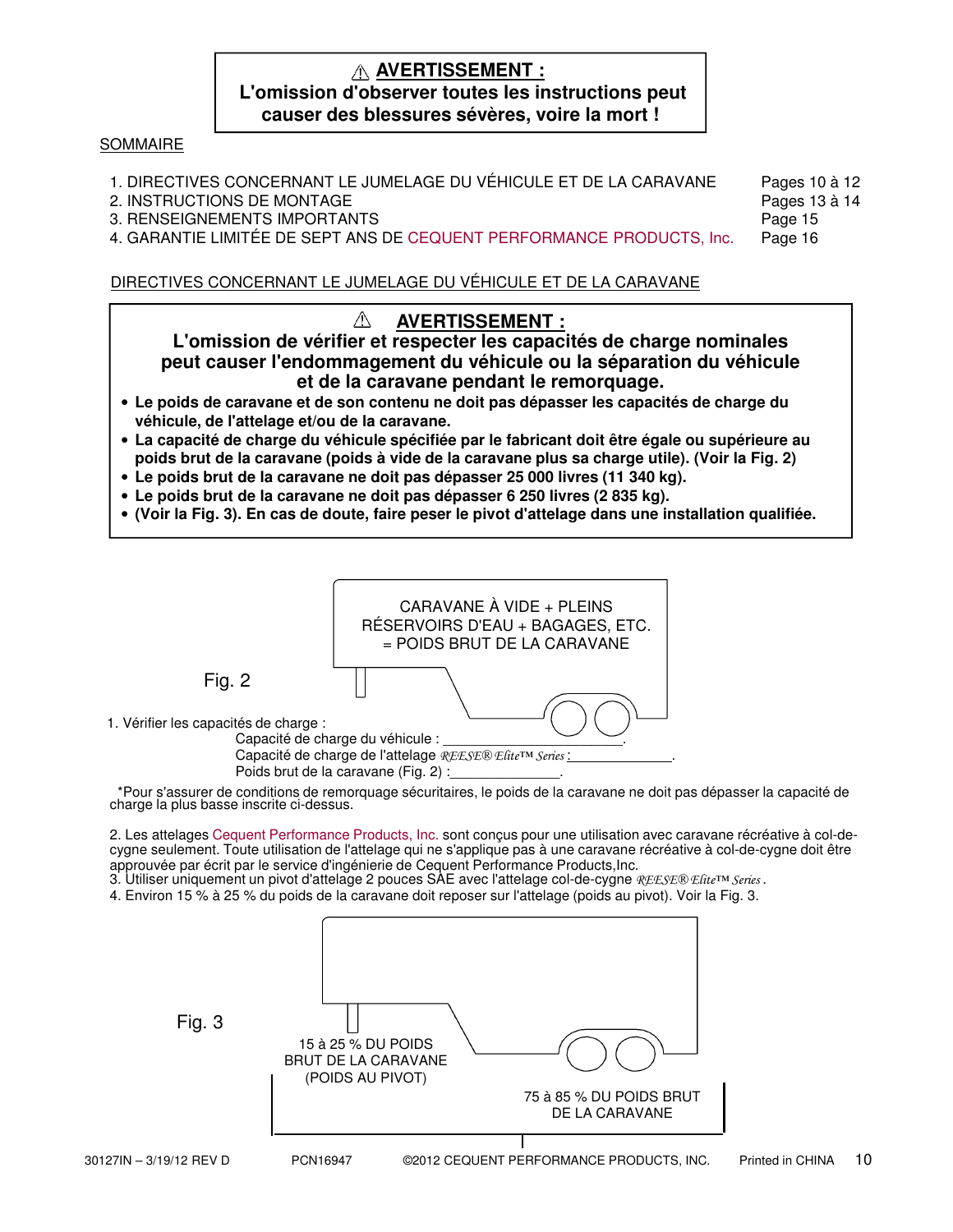5. Les camionnettes sont fabriquées selon des configurations variées. Cequent Performance Products, Inc. recommande d'utiliser des camionnettes à plateforme longue (8 pi) pour obtenir le meilleur dégagement véhicule-caravane dans les virages.

![](_page_10_Figure_1.jpeg)

6. La hauteur du coupleur doit être ajustée de façon que la caravane soit à peu près de niveau lors du remorquage.Laisser environ 6 pouces de dégagement entre le haut des parois de la camionnette et le dessous de l'avant de la caravane en prévision du tangage et du roulis de la caravane. (Voir la Fig. 5). Laisser un dégagement supplémentaire entre les parois de la camionnette et la caravane dans le cas d'une utilisation hors route.

![](_page_10_Figure_3.jpeg)

# MISE EN GARDE :

Les mesures ci-dessus apparaissent à titre indicatif. Si vos mesures se rapprochent de ces valeurs, vérifiez les dégagements de nouveau. Si le véhicule et/ou la caravane sont équipés d'accessoires dans la zone de la plateforme (carénage, jupe, effet de sol, traverse de plateforme, etc.), il faut procéder à des mesures et vérifications de dégagement additionnels.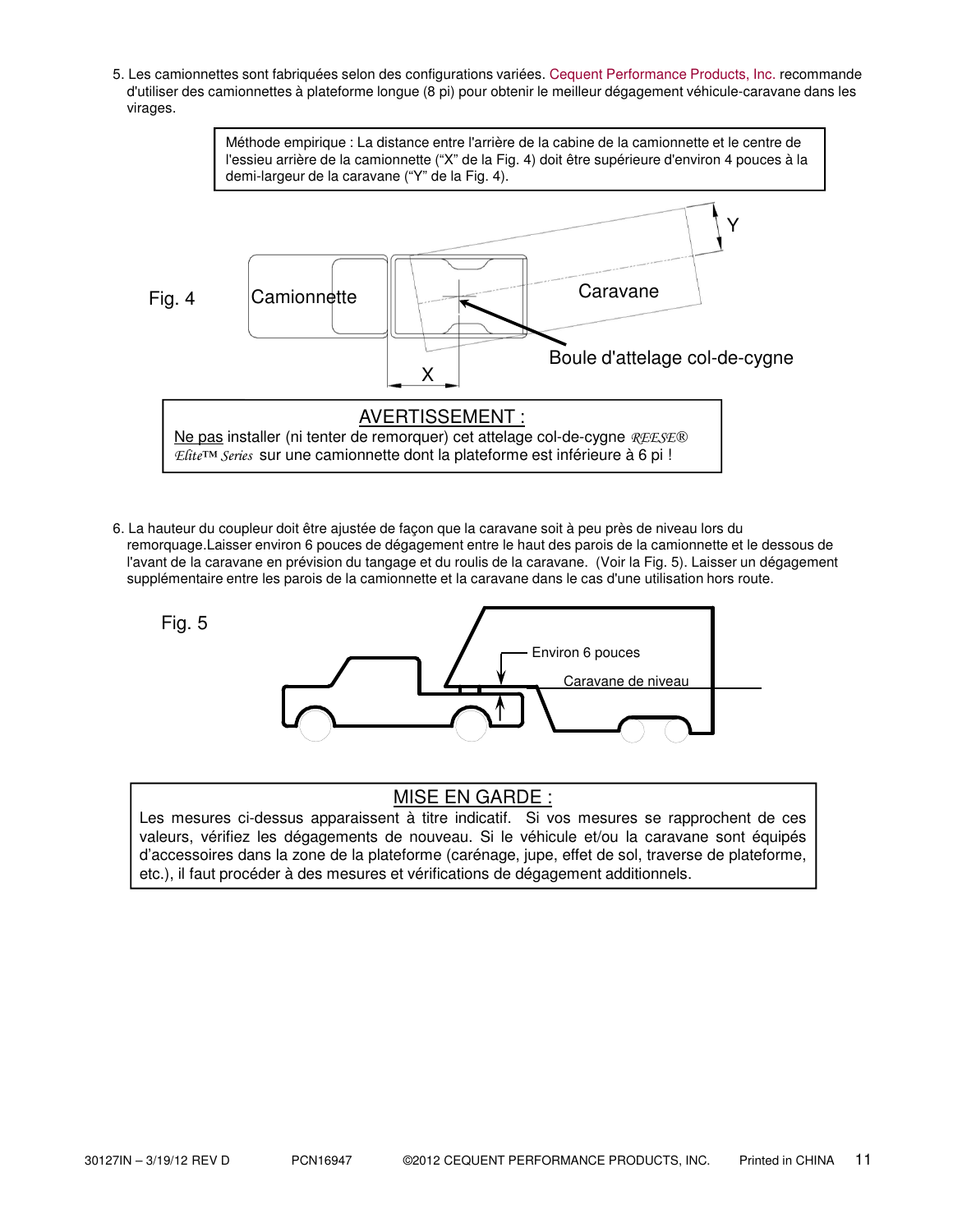7. Détermination de la hauteur de l'attelage :

Caravane de niveau et reposant sur un sol plat, mesurer la distance entre le sol et le coupleur, dimension "A" de la Fig. 6. Mesurer ensuite la distance entre l'intérieur de la plateforme et le sol, dimension "B" de la Fig. 6. Les dimensions "C" et "D" de la Fig. 6 peuvent être utilisées pour déterminer le dégagement au-dessus des longerons latéraux, tel que mentionné à l'instruction n 6 (dégagement additionnel qui peut s'avérer nécessaire pour les manoeuvres hors route et/ou les pentes raides lors des virages).

Hauteur de l'attelage =  $A - B + 2$  po

La valeur de 2 po est une évaluation de la compression de la suspension causée par le poids du pivot d'attelage de la caravane. Cette compression peut mesurer entre 1 et 5 po selon la camionnette et la caravane utilisées.

 $D - C + 2$  po > 6 po, tel que noté à l'instruction nº 6.

![](_page_11_Figure_5.jpeg)

![](_page_11_Figure_6.jpeg)

## $\triangle$  AVERTISSEMENT :

- La connexion pour le câblage de la caravane doit être située sur le côté de la plateforme de la camionnette, entre le siège du conducteur et la roue arrière, afin d'empêcher les opérateurs de travailler entre le véhicule et la caravane.
- Éviter de placer une partie du corps sous la caravane ou entre la camionnette et la caravane. Un mouvement imprévu ou accidentel de la camionnette ou de la caravane peut causer des blessures sévères, voire la mort.
- Si l'on place une partie du corps sous la caravane ou entre le véhicule et la caravane, il FAUT exécuter TOUTES les étapes suivantes :
	- S'assurer que la transmission de la camionnette est en position de stationnement
	- S'assurer que le frein de secours est appliqué
	- Placer des cales à l'avant et l'arrière des pneus de la caravane
	- S'assurer que la béquille de la caravane repose sur un sol ferme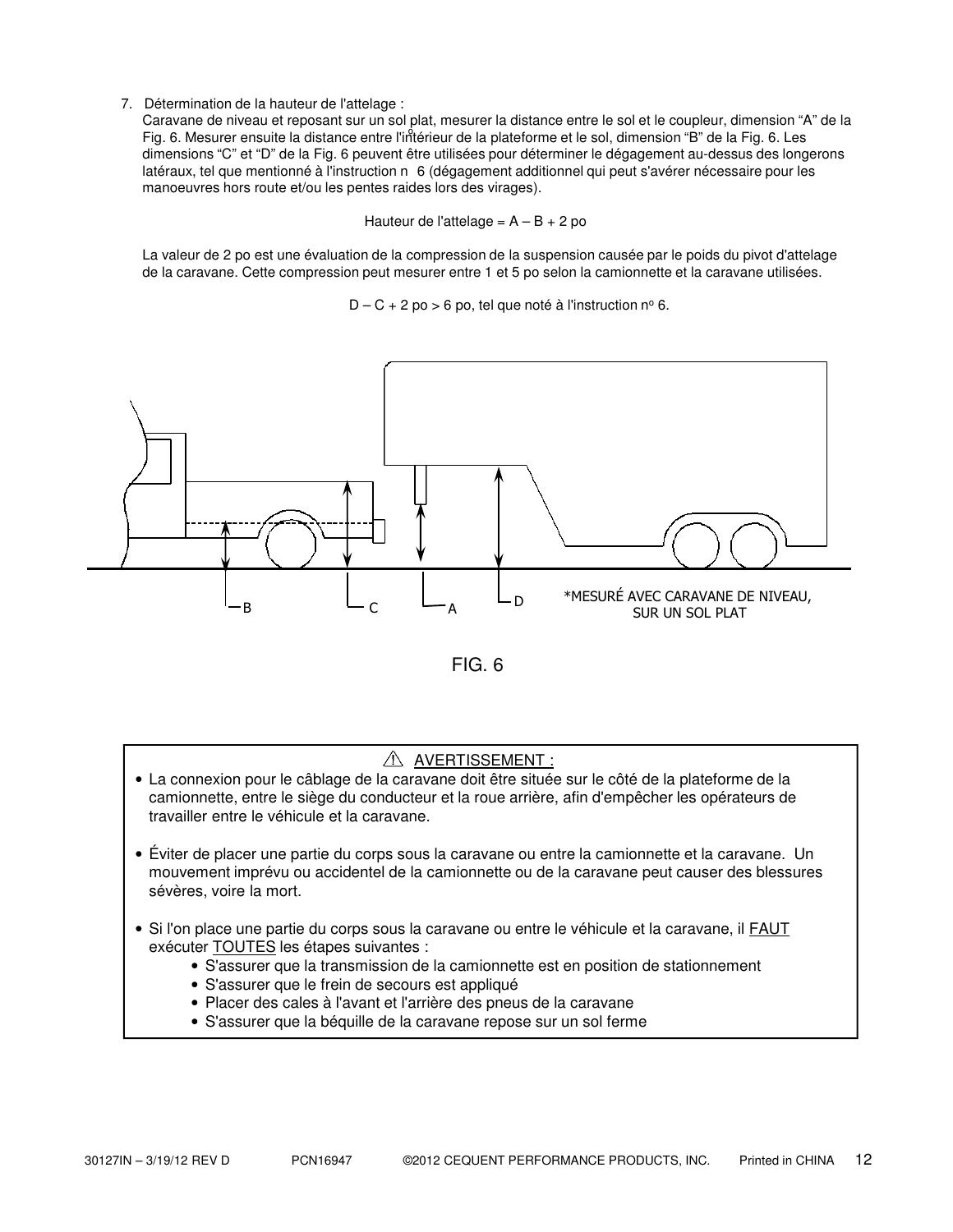# MONTAGE DE L'ATTELAGE COL-DE-CYGNE $\mathcal{RESE}^{\mathfrak{m}}$  Elite® Series

**OUTILS** Lunettes de protection  $\overline{\phantom{0}}$  Scie-cloche de 3 1/2 po Clé à chocs choire de la contracte de la contracte de la choire de la choire de la choire de la choire de la c Clé polygonale ou clé ouverte ou douille de 1-1/8" po

- 1. Vérifier la présence de tous les composants énumérés à la Figure 1 dans toutes les boîtes et se familiariser avec leur terminologie.
- 2. Repérer la "fossette" dans la dépression au centre de la plateforme de la camionnette. À l'aide de la scie-cloche 3-1/2 po, percer un trou à l'emplacement indiqué à la Figure 7 ci-dessous.

![](_page_12_Figure_5.jpeg)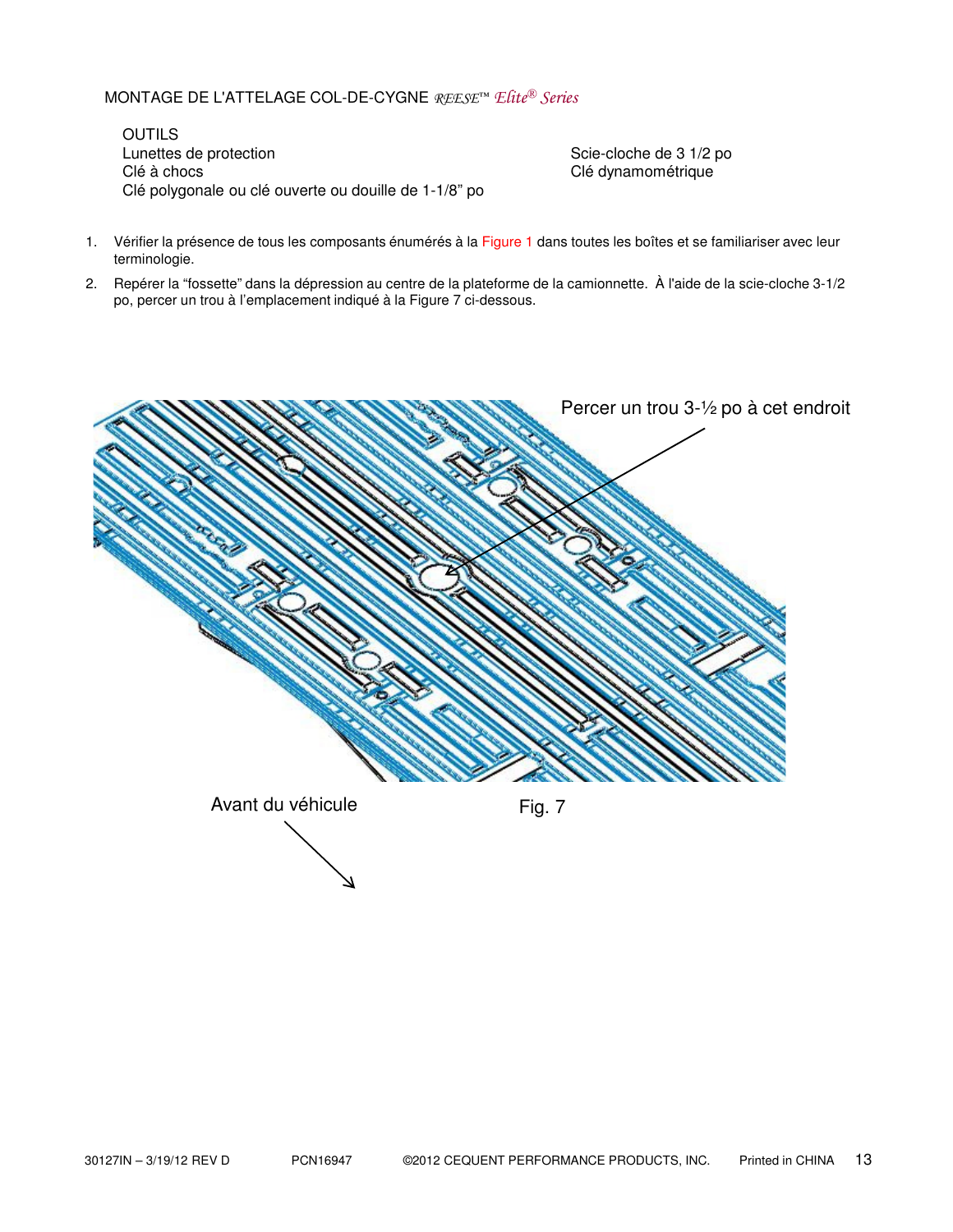- 3. Placer l'attelage col-de-cygne Elite Series sous la camionnette (comme illustré à la figure 8); glisser les boulons de carrosserie ¾ po (2) en place dans les ouvertures des traverses.
- 4. Glisser la section centrale du col-de-cygne vers le haut dans les boulons, enfiler une rondelle et un écrou sur le boulon, puis visser sans trop serrer. Répétez cette procédure pour les trois autres boulons. NE PAS SERRER LA BOULONNERIE À FOND POUR LE MOMENT.

![](_page_13_Figure_2.jpeg)

- 5. Une fois l'attelage col-de-cygne REESE® Efite™ Series monté en laissant du jeu, repérer le collet dans le trou 3-1/2 po qui a été percé. Voir la figure 7.
- 6. Une fois le dessus du tube-récepteur du col-de-cygne situé dans le trou (voir figure 9), serrer la boulonnerie au couple de 180 lb-pi.

![](_page_13_Figure_5.jpeg)

30127IN – 3/19/12 REV D PCN16947 ©2012 CEQUENT PERFORMANCE PRODUCTS, INC. Printed in CHINA 14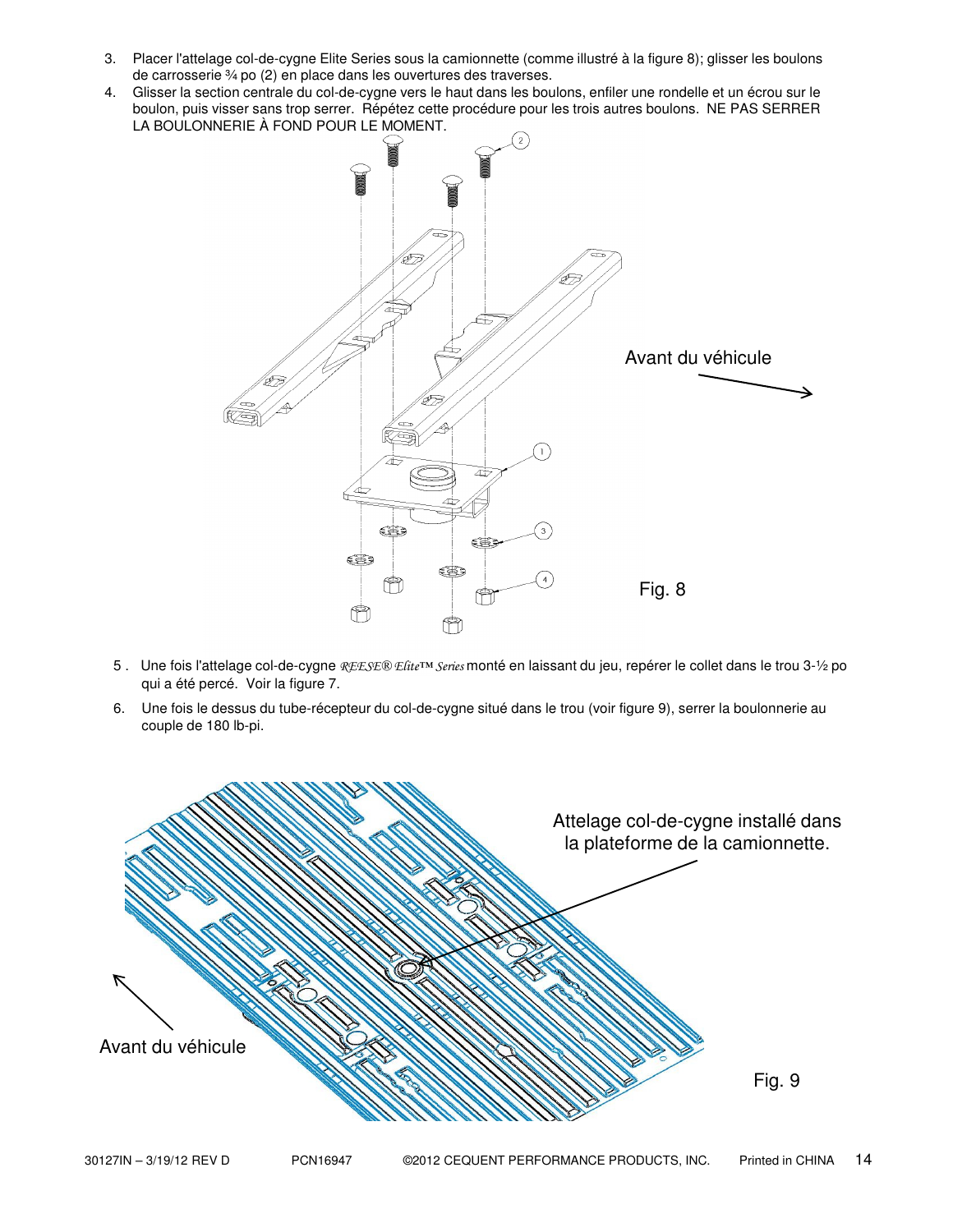# SYSTÈME D'ATTELAGE col-de-cygne REESE® Elite<sup>™</sup> Series RENSEIGNEMENTS IMPORTANTS SUR LE REMORQUAGE

PROPRIÉTAIRES D'ÉQUIPEMENT DE REMORQUAGE : Assurez-vous que tous les utilisateurs de votre équipement liront et comprendront cette information avant le remorquage. Conservez ces renseignements pour consultation ultérieure. Ils vous seront utiles pour utiliser et entretenir correctement votre équipement de remorquage. Consultez les manuels du véhicule de remorquage, de la caravane et des autres composants de votre système de remorquage. Apprenez quelles sont les capacités et limites de chaque composant. LE POIDS BRUT DE LA caravane et la CHARGE VERTICALE constituent les deux éléments les plus importants à considérer. CES POIDS ET CHARGE NE DOIVENT JAMAIS DÉPASSER LA CAPACITÉ NOMINALE LA MOINS ÉLEVÉE DE N'IMPORTE QUEL COMPOSANT DE VOTRE SYSTÈME DE REMORQUAGE. LE POIDS BRUT DE LA caravane correspond au poids de la caravane plus la charge qu'elle transporte. Mesurez le POIDS BRUT DE LA caravane en plaçant la caravane pleinement chargée sur une balance à véhicule. La CHARGE VERTICALE correspond à la force exercée par en bas sur la boule de remorquage par le coupleur de la caravane. Utilisez une balance à véhicule pour mesurer la CHARGE VERTICALE, caravane pleinement chargée sur une surface de niveau et coupleur à hauteur de remorquage normale.

#### COUPLEURS DE caravane

Le coupleur doit être lisse, propre et légèrement lubrifié. Procédez aux ajustements selon les instructions du fabricant du coupleur.

#### CHAÎNES DE SÉCURITÉ

Attachez les chaînes correctement À CHAQUE FOIS QUE VOUS REMORQUEZ. Fixez-les fermement dans les maillons de chaîne de façon à ce qu'elles ne puissent se détacher pendant le transport. Laissez uniquement le jeu qu'il faut pour effectuer un virage complet. Un jeu trop important peut empêcher les chaînes de garder le contrôle lorsque d'autres connexions lâchent.

FEUX DE CARAVANE, SIGNAUX DE DIRECTION, CONNEXIONS ÉLECTRIQUES ET INTERRUPTEUR DE RUPTURE D'ATTELAGE Effectuez ces connexions critiques À CHAQUE FOIS QUE VOUS REMORQUEZ, peu importe la distance à parcourir. Avant de prendre la route, vérifiez le fonctionnement du système, y compris la commande manuelle des freins électriques.

#### AUTRE ÉQUIPEMENT UTILE

LES RESSORTS PNEUMATIQUES, LES AMORTISSEURS PNEUMATIQUES, ou LES RESSORTS AUXILIAIRES sont utiles dans certaines applications. Un REFROIDISSEUR DE TRANSMISSION peut s'avérer nécessaire pour le remorquage lourd. Plusieurs États ou provinces exigent des MIROIRS DE REMORQUAGE des deux côtés.

#### GONFLAGE DES PNEUS

Vérifiez souvent la pression des pneus. Respectez les recommandations des fabricants de la caravane et du véhicule de remorquage.

#### VÉRIFIEZ VOTRE ÉQUIPEMENT/REMPLACEZ LES PIÈCES USÉES

Vérifiez la boule, le coupleur, les chaînes et les autres connexions À CHAQUE FOIS QUE VOUS REMORQUEZ. Vérifiez de nouveau lors des haltes à la station-service ou à l'aire de repos.

#### AUCUN PASSAGER DANS LA CARAVANE !

Ne faites jamais monter une personne dans la caravane pendant un déplacement, sous aucune circonstance.

#### CHARGEMENT DE LA CARAVANE

Placez les objets lourds sur le plancher, à l'avant de l'essieu. Équilibrez la charge d'un côté à l'autre. Attachez les charges pour prévenir son déplacement. Ne placez JAMAIS de lourdes charges sur l'arrière de la caravane. PLACEZ LES LOURDES CHARGES SUR L'AVANT, MAIS N'EXCÉDEZ JAMAIS LE POIDS MAXIMAL AU TIMON SPÉCIFIÉ POUR L'ATTELAGE.

#### **CONDUITE**

Le poids additionnel de la caravane affecte l'accélération, le freinage et la manoeuvre. Calculez plus de temps pour les dépassements, les arrêts et les changements de voie. Une caravane à col-de-cygne requiert un rayon de virage important puisqu'elle a tendance à emprunter l'intérieur du virage. Les mauvaises bosses peuvent endommager le véhicule de remorquage, l'attelage et la caravane. Conduisez lentement sur les routes en mauvais état. ARRÊTEZ LE VÉHICULE ET PROCÉDEZ À UNE INSPECTION MINUTIEUSE SI UNE PARTIE QUELCONQUE DE VOTRE SYSTÈME DE REMORQUAGE HEURTE LA ROUTE. CORRIGEZ TOUT PROBLÈME AVANT DE POURSUIVRE LE TRAJET.

#### AVERTISSEMENT

N'EFFECTUEZ PAS DE MODIFICATIONS. Pour éviter la perte de contrôle, ne remorquez jamais une caravane attelée à l'arrière d'une autre. L'omission d'observer ces mises en garde et instructions peut entraîner des accidents de la route, des dommages matériels, des blessures graves, voire même le décès.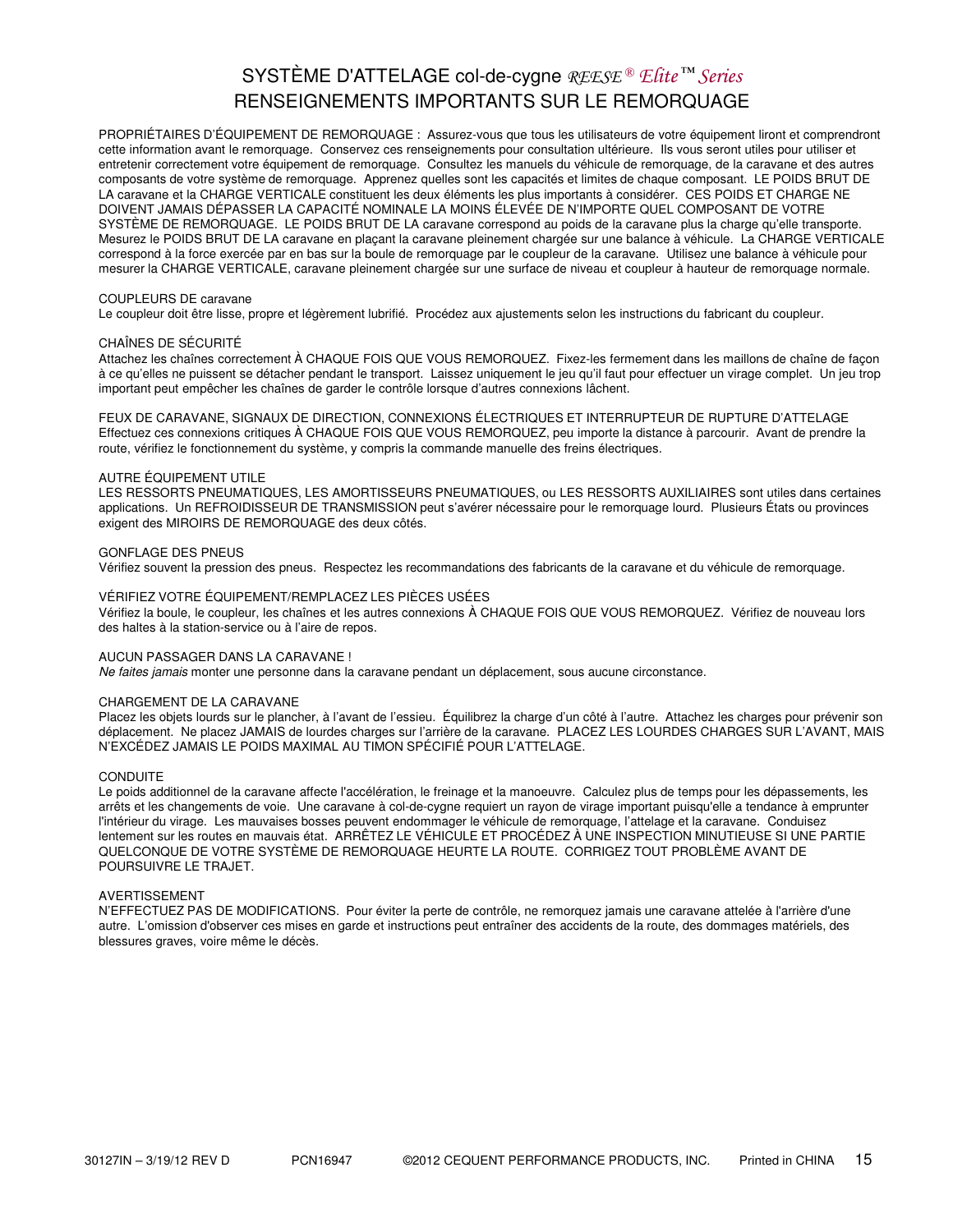# NOTES

## GARANTIE LIMITÉE DE SEPT ANS

Cequent Performance Products, Inc. garantit, pendant une période de 7 ans à compter de la date d'achat, ses attelages à col-de-cygne REESE® Estte™ Series contre les vices de matières et de fabrication (à l'exception de l'usure normale) apparus dans le cadre d'un usage et d'un entretien normaux, et ce à condition que le propriétaire soit l'acheteur d'origine et qu'un ensemble de montage Cequent Performance Products, Inc. ait été utilisé.

Cequent Performance Products, Inc. remplacera SANS FRAIS toute pièce qui s'avère défectueuse suite à un vice de matière ou de fabrication lorsqu'elle sera présentée à un concessionnaire Cequent Performance Products, Inc., à un entrepôt Cequent Performance Products, Inc. ou retournée à l'usine. PORT PAYÉ, à l'adresse ci-dessous. CETTE GARANTIE SE LIMITE AU REMPLACEMENT DES PIÈCES DÉFECTUEUSES SEULEMENT. ELLE NE COUVRE NI LES FRAIS DE MAIN-D'ŒUVRE, NI LES DOMMAGES SUBIS LORS DE L'INSTALLATION OU DU REMPLACEMENT, Y COMPRIS LES DOMMAGES ACCESSOIRES OU INDIRECTS.

Certains États ou provinces ne permettant pas d'exclure ou de restreindre les dommages accessoires ou indirects, il se peut que la restriction ou l'exclusion ci-dessus ne vous concerne pas.

Tout dommage à l'attelage col-de-cygne REESE® Elite<sup>™</sup> Series attribuable à une mauvaise utilisation, un usage abusif, la négligence, un accident, une installation inadéquate, ou à toute utilisation contraire aux instructions fournies par nous, ANNULERA LA GARANTIE.

Certains droits particuliers vous sont dévolus en vertu de la présente garantie et peuvent s'accompagner d'autres droits qui varient selon votre lieu de résidence. Dans l'éventualité d'un problème avec le service de la garantie ou le rendement du produit, il se peut que vous puissiez recourir à la cour des petites créances ou une cour d'une autre juridiction.

> Cequent Performance Products, Inc. Plymouth, MI. 48170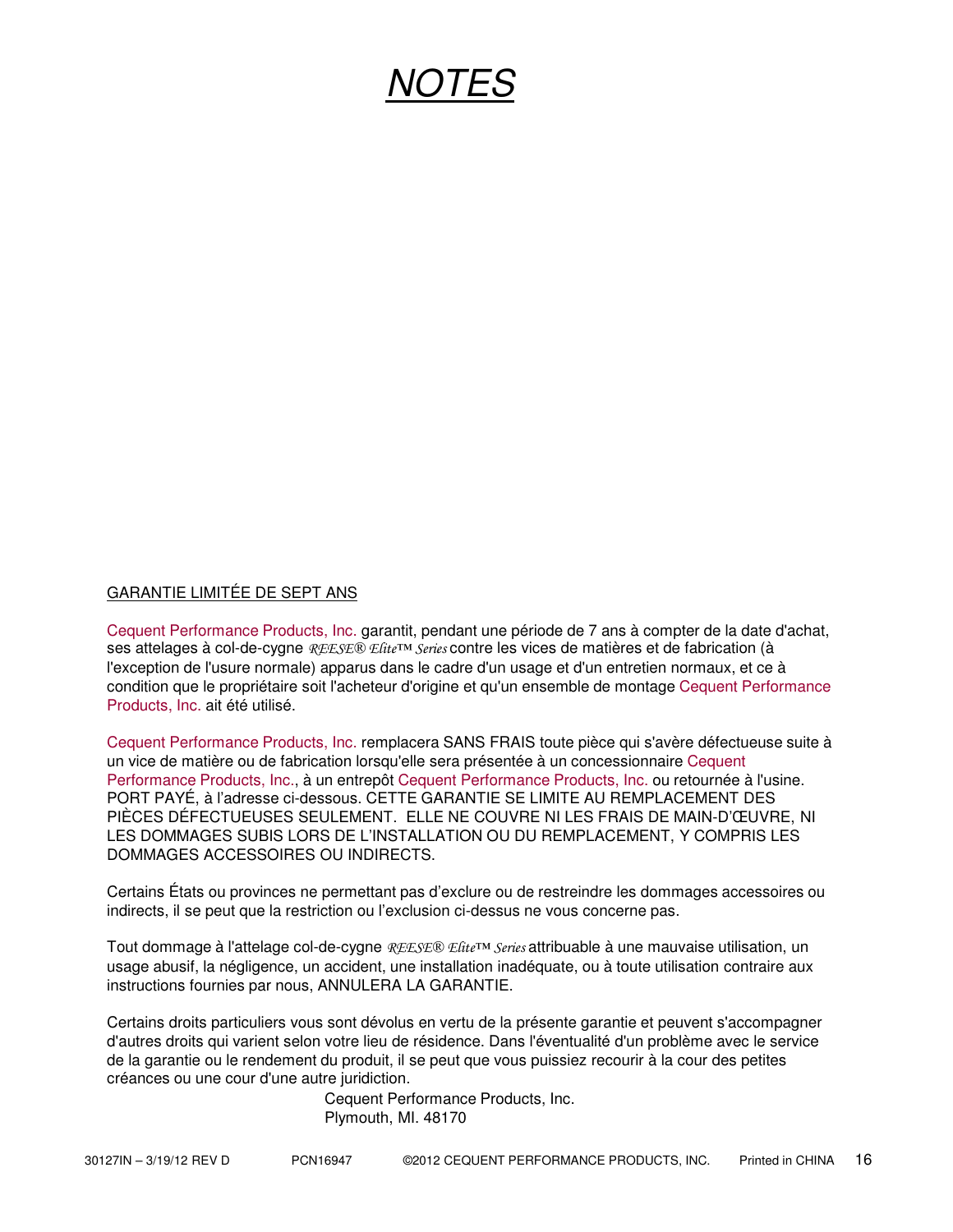# **INSTRUCCIONES DE INSTALACIÓN** Cuello de ganso Reese<sup>®</sup> Elite<sup>™</sup> Trabajo pesado Ford

# **ESTE CUELLO DE GANSO SÓLO SE INSTALARÁ A UN KIT DE LARGUEROS PARA TRABAJO PESADO FORD**

## **CONCESIONARIO/INSTALADOR:**

(1) Entregue este manual al usuario final.

(2) Demuestre físicamente los procedimientos en este manual al usuario final.

(3) Pida al usuario final que le demuestre que entiende los procedimientos.

## **USUARIO FINAL:**

(1) Lea y siga este manual cada vez que use este enganche.

(2) Guarde este manual para referencia futura.

(3) Pase copias del manual a cualquier otro usuario o propietario del enganche.

![](_page_16_Figure_10.jpeg)

# **Para asistencia con la instalación o ayuda técnica, llame al 1-888-521-0510**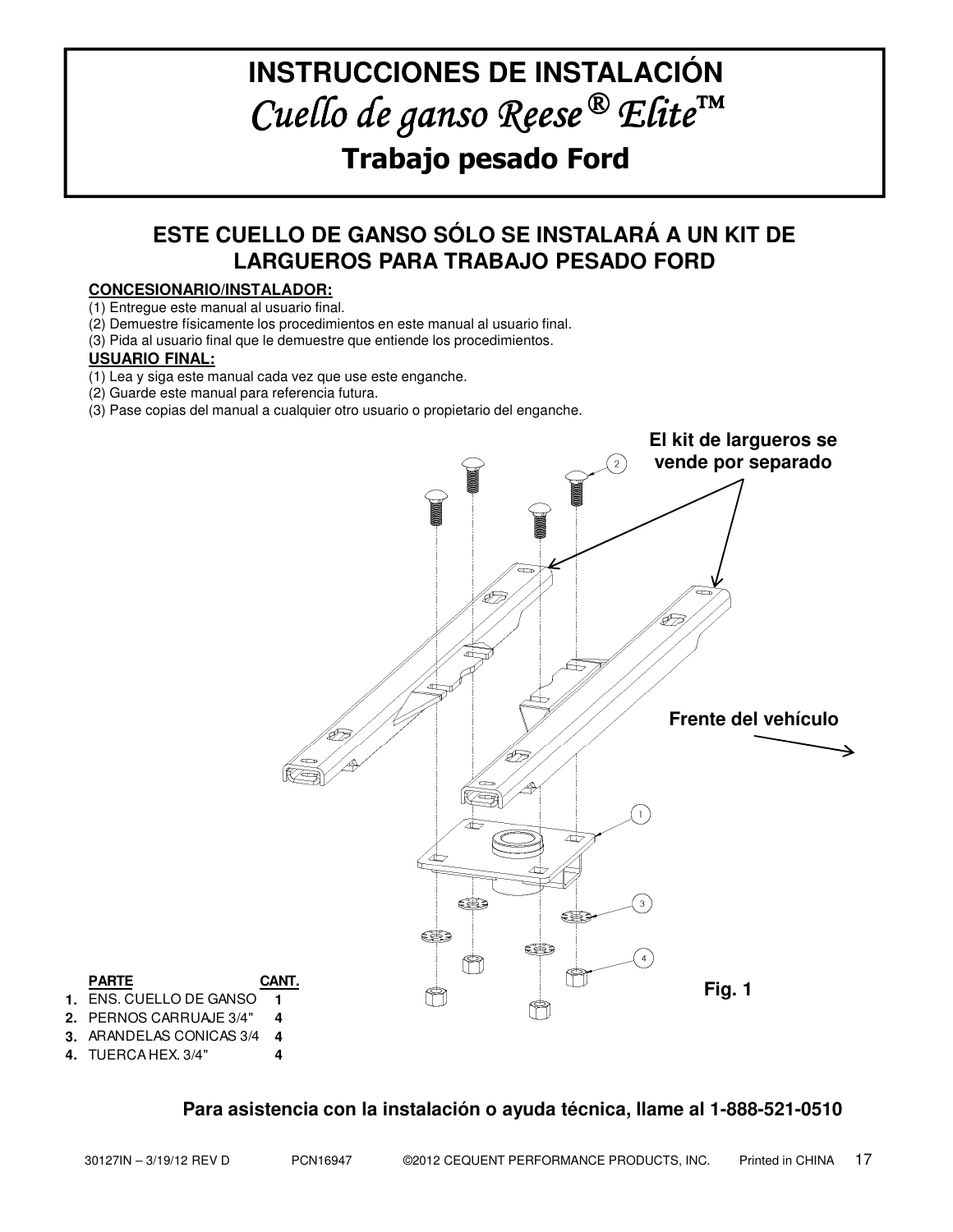## **ADVERTENCIA: ¡No seguir estas instrucciones puede resultar en muerte o lesiones serias!**

## **ÍNDICE**

| 1. PAUTAS PARA COMBINAR EL VEHÍCULO DE REMOLCAR CON EL REMOLQUE                                                                                                                                                                    | P 18-20 |
|------------------------------------------------------------------------------------------------------------------------------------------------------------------------------------------------------------------------------------|---------|
| 2. INSTRUCCIONES DE ENSAMBLE                                                                                                                                                                                                       | P 21-22 |
| 3. INFORMACIÓN IMPORTANTE                                                                                                                                                                                                          | P 23    |
| 4. GARANTÍA LIMITADA DE 7 AÑOS DE CEQUENT PERFORMANCE PRODUCTS, Inc. P. 24                                                                                                                                                         |         |
|                                                                                                                                                                                                                                    |         |
| $\mathcal{L}$ . The contract of the contract of the contract of the contract of the contract of the contract of the contract of the contract of the contract of the contract of the contract of the contract of the contract of th |         |

# **PAUTAS PARA COMBINAR EL VEHÍCULO DE REMOLCAR CON EL REMOLQUE**

![](_page_17_Figure_4.jpeg)

**Fig. 2**

1. Revise las calificaciones de remolque:

Calificación del vehículo de remolque: Calificación del enganche REESE<sup>™</sup> Elite® Series :

Peso bruto del remolque (Fig. 2):

**\*El peso del remolque debe ser el inferior de estas calificaciones registradas para un remolque seguro** 2. Los enganches Cequent Performance Products, Inc. están diseñados para uso con remolques de cuello de ganso únicamente. Las aplicaciones de enganche diferentes a los remolques de cuello de ganso recreacional deben ser aprobadas por escrito por el Departamento de Ingeniería de Cequent Performance Products, Inc. 3. Use únicamente un kingpin SAE de 2 pulgadas con su enganche de cuello de ganso REESE™ Efite® Series.

4. Aproximadamente 15%-25% del peso del remolque debe estar en el enganche (peso del pivote). Ver Fig. 3.

![](_page_17_Figure_11.jpeg)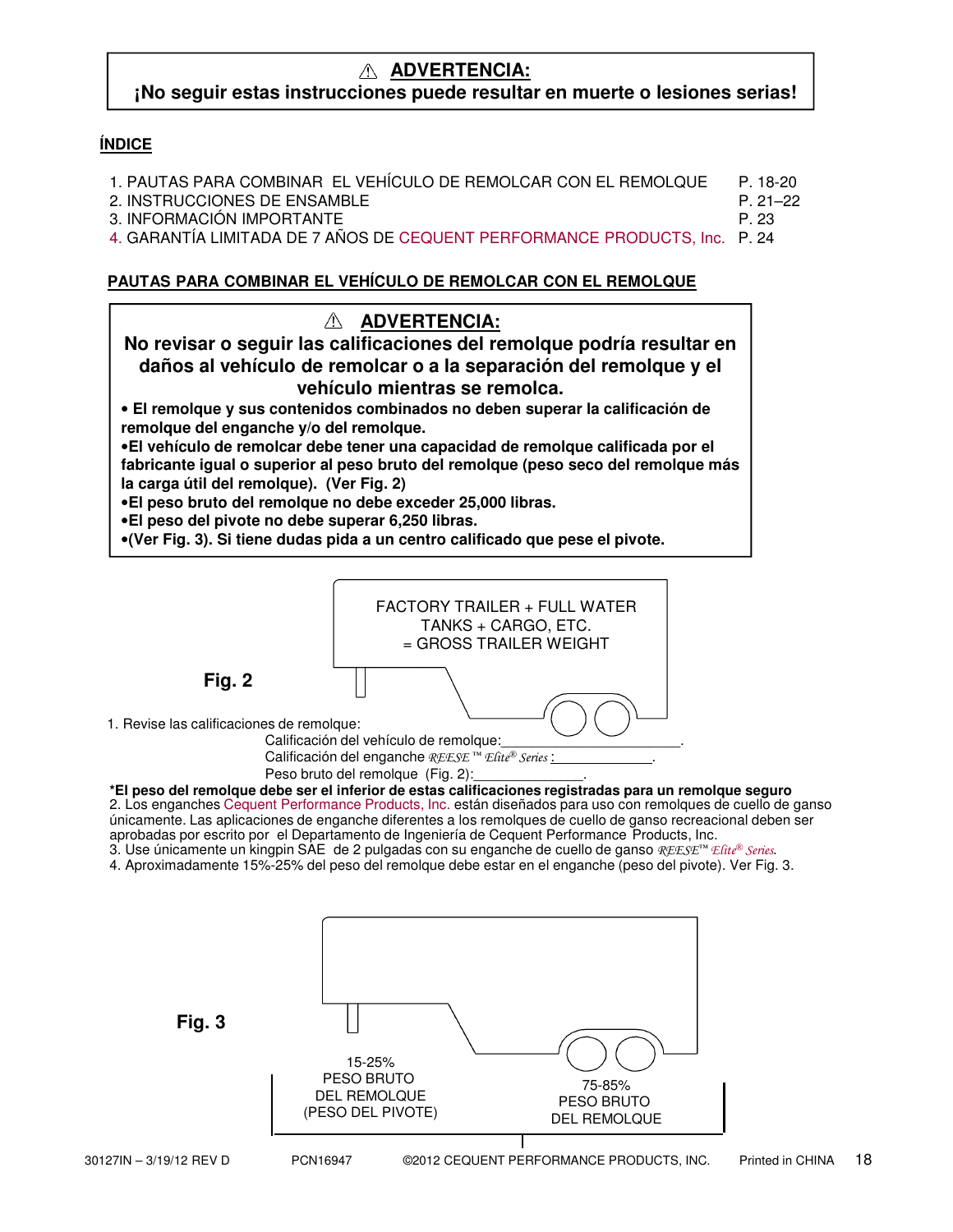5. Los vehículos pueden venir en muchas configuraciones diferentes. Cequent Performance Products' recomienda el uso de vehículos livianos de base larga ( 8 pies) para la mejor combinación en despeje de giro del camión - remolque

![](_page_18_Figure_1.jpeg)

6. La altura del acoplador se debe ajustar de manera que el remolque esté aproximadamente nivelado a medida que se remolca. Permita aproximadamente 6 pulgadas de distancia entre la parte superior de las paredes del vehículo "pickup" y el lado inferior del frente del remolque para cabeceo y rolido del remolque (Ver Fig. 5). Permita más distancia entre las paredes del vehículo "pickup" y el remolque para uso fuera de la carretera.

![](_page_18_Figure_3.jpeg)

# **PRECAUCIÓN:**

Las mediciones anteriores son pautas. Si las suyas están cerca a estos números, revise nuevamente las distancias. Si el vehículo y/o remolque tiene cualquier accesorio agregado cerca a la base (ej. protectores, desviadores de aire, efectos del suelo, largueros base, etc.), se deben hacer revisiones adicionales de distancia y dimensionamiento.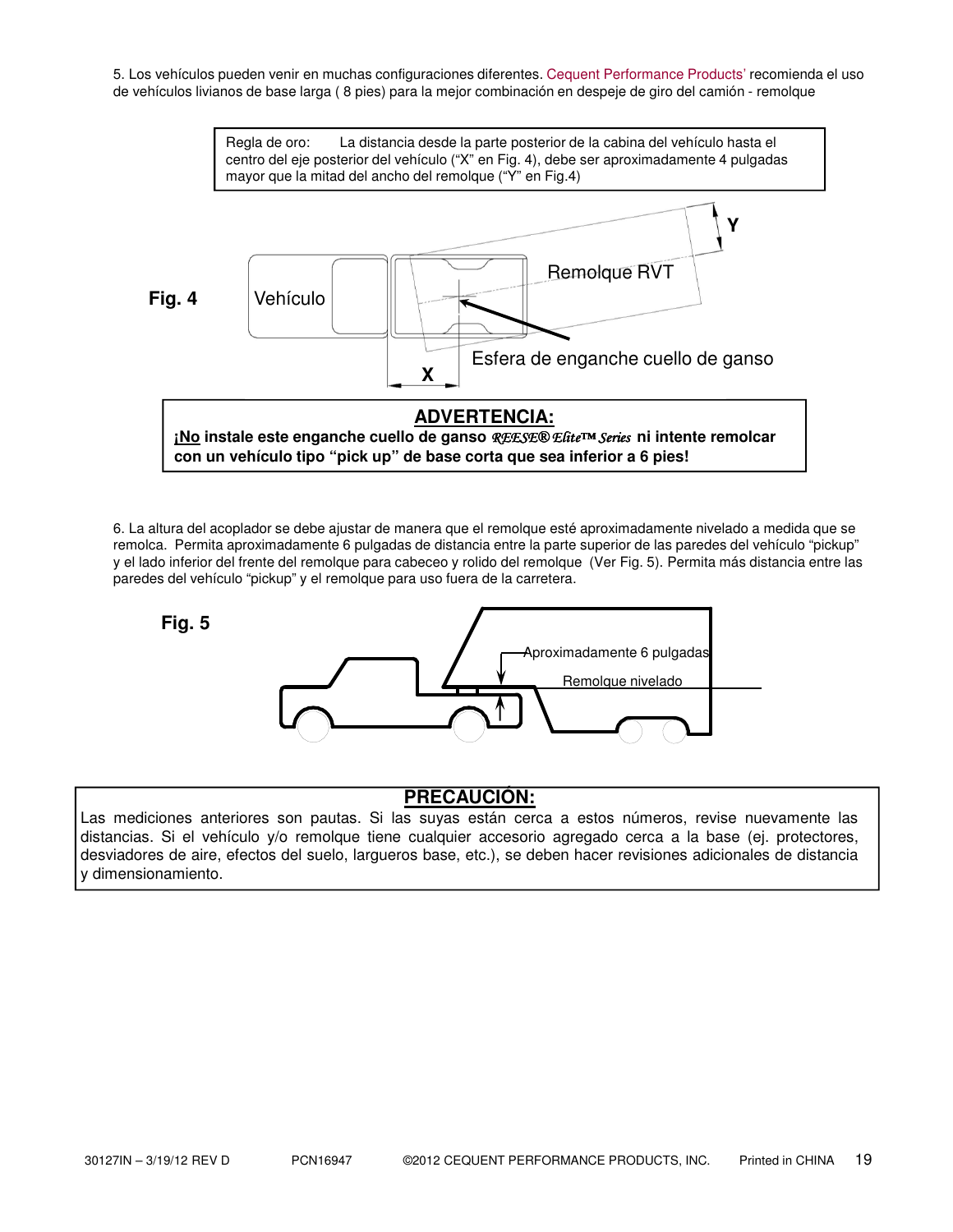7. Determinación de la altura del enganche:

Con el enganche nivelado en cualquier superficie nivelada mida desde el piso hasta el acoplador, Dimensión "A" en Fig. 6. Luego, mida desde la altura del interior de la base del vehículo hasta el suelo, Dimensión "B" en Fig. 6. Dimensiones "C" y "D" en Fig. 6 se pueden usar para determinar la cantidad de distancia sobre los largueros laterales, como se mencionó en la instrucción #6 (Podría ser necesario agregar distancia adicional para maniobras fuera de la carretera y/o inclinaciones pronunciadas mientras se gira).

Altura del enganche =  $A - B + 2$ "

El valor de 2" es un estimado de la compresión de suspensión debido al peso del king pin del remolque. Esta compresión podría oscilar entre 1"-5" dependiendo del vehículo que se use y el remolque que se esté remolcando.

 $D - C + 2$ " > 6" según se indicó en la instrucción #6.

![](_page_19_Figure_5.jpeg)

**FIG. 6**

### **ADVERTENCIA:**

•**La conexión para el cableado del remolque se debe localizar al lado de la base del vehículo entre el asiento del conductor y la rueda trasera para evitar que los operadores trabajen entre el vehículo y el remolque.**

•**Evite colocar cualquier parte del cuerpo debajo del remolque o entre el vehículo y el remolque. Un movimiento inesperado o accidental del vehículo o del remolque podría causar serias lesiones o la muerte.**

•**Si usted debe colocar cualquier parte de su cuerpo debajo del remolque o entre el remolque y el vehículo, DEBE completar TODOS los siguientes pasos:**

- •**Revise que la transmisión del vehículo esté en parqueo**
- •**Revise que el freno de emergencia esté activado**
- •**Bloquee por el frente y por detrás todas las ruedas del remolque**
- •**Revise que el tren de apoyo del remolque esté apoyando en terreno firme**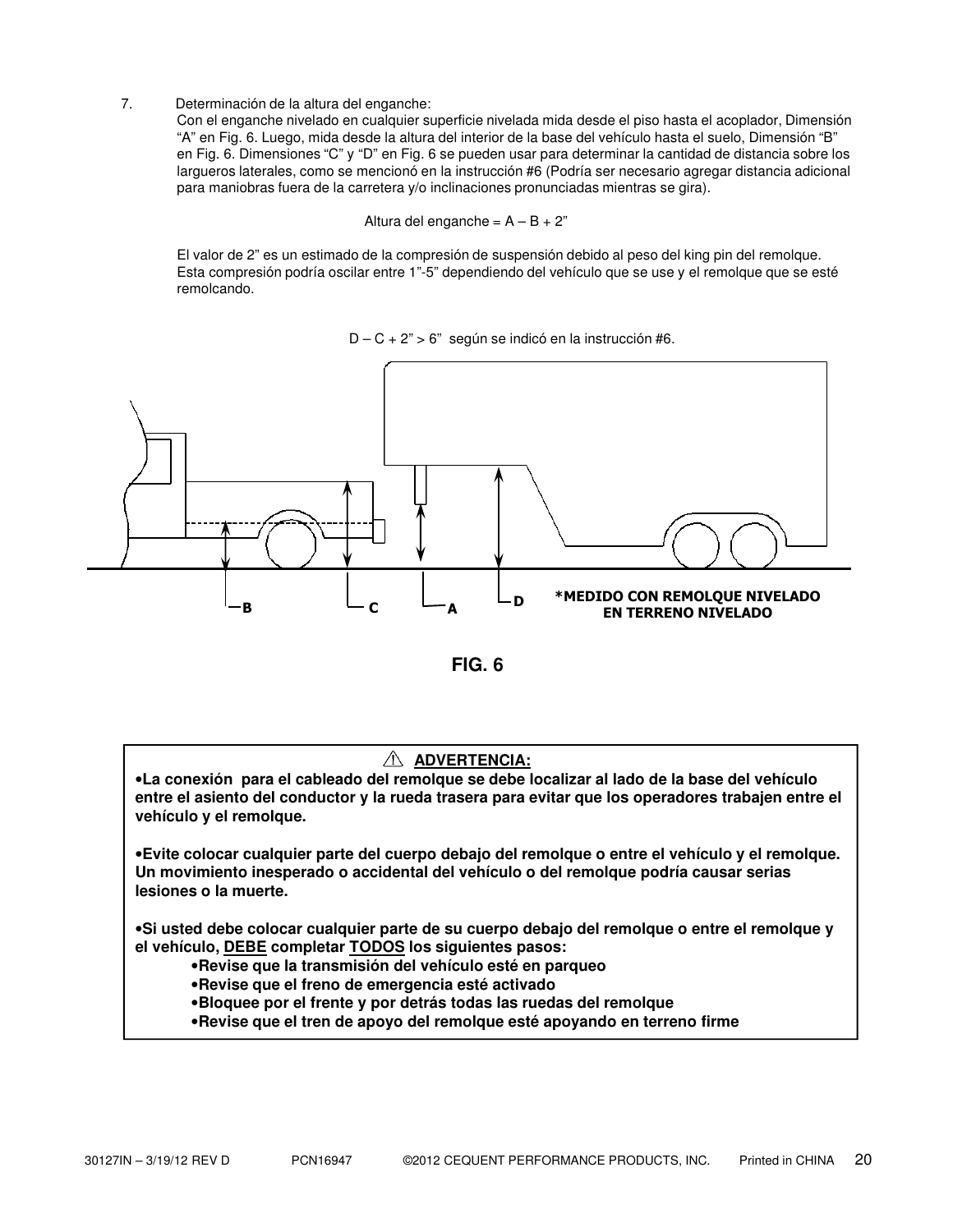## **ENSAMBLE CUELLO DE GANSO** REESE® Elite™ Series

**HERRAMIENTAS** Gafas de seguridad Sierra de copa de 3 ½"<br>Llave de impacto<br>Sierra de torsión Llave de impacto Llave de tubo de 1-1/8"

- 1. Revise todas las cajas de componentes que se enumeran en la Figura 1 y familiarícese con la terminología de los componentes.
- 2. Localice la hendidura en la depresión en el centro de la base del vehículo. Con una sierra de copa de  $3\frac{1}{2}$ ", corte un orificio en la ubicación que se indica en la Figura 7 abajo.

![](_page_20_Figure_5.jpeg)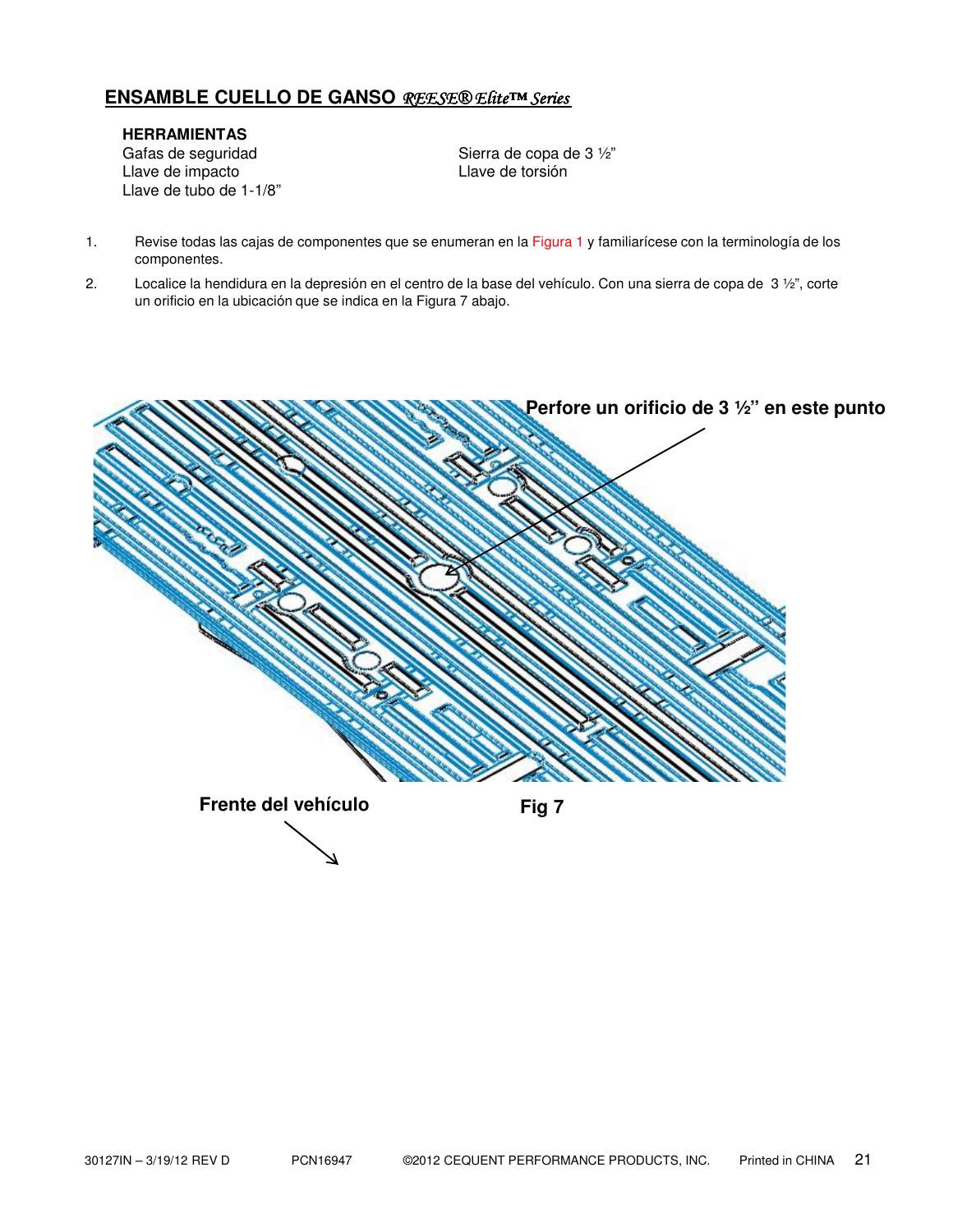- 3. Coloque el enganche cuello de ganso REESE® Elite™ Series debajo del vehículo (como se muestra en figura 8) con los pernos de carruaje de ¾" (2) deslícelos a su lugar a través de los orificios en el kit de largueros.
- 4. Deslice la sección central del cuello de ganso hacia arriba alrededor de los pernos, coloque una arandela y una tuerca en el perno, sin apretar arme las piezas. Repita este proceso para los 3 pernos restantes. **NO APRIETE LAS PIEZAS EN ESTE MOMENTO**.  $(2)$

![](_page_21_Figure_2.jpeg)

- 5 . Una vez que el enganche cuello de ganso REESE® Efite™ Series se haya instalado sin apretar, localice el collar en el orificio de 3 ½" que se cortó. Ver Figura 7.
- 6. Una vez que la parte superior del tubo receptor del cuello de ganso se encuentre localizado en el orificio (Ver figura 9), entonces apriete las piezas a una torsión de 180 pies/lbs.

![](_page_21_Figure_5.jpeg)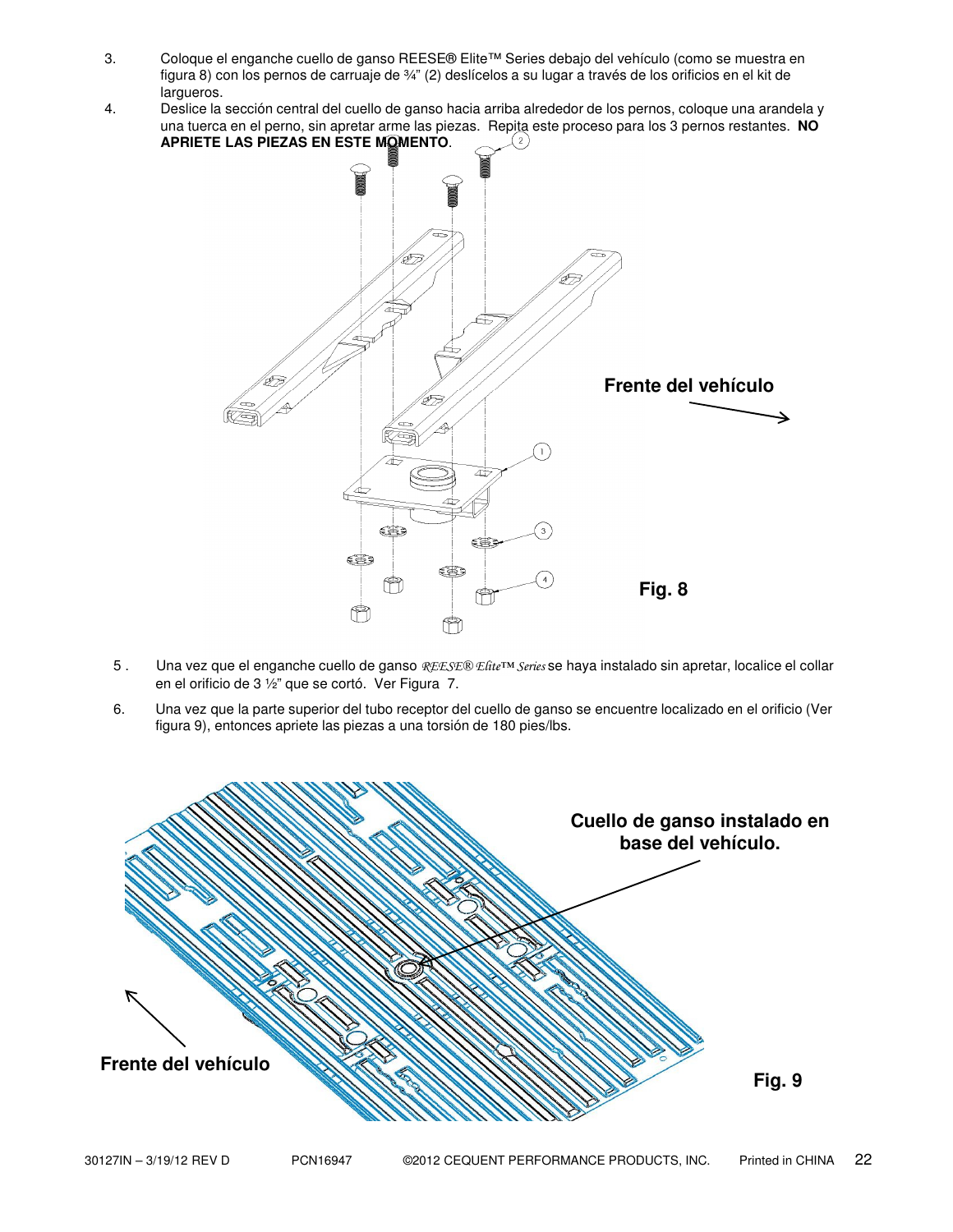# **SISTEMA DE ENGANCHE CUELLO DE GANSO** *Reese* **®** *Elite***™ Series** INFORMACIÓN IMPORTANTE AL REMOLCAR

**PROPIETARIOS DE EQUIPO DE REMOLQUE:** Cerciórese de que todos los operadores de su equipo lean y entiendan esta información antes de remolcar. Guárdela para referencia. Esto le ayudará a usar y mantener correctamente su equipo de remolque. Consulte los manuales del propietario para el vehículo de remolcar y el remolque y otras partes de su sistema de remolque. Conozca las capacidades y limitaciones de cada parte. El PESO BRUTO DEL REMOLQUE y LA CARGA VERTICAL son los dos aspectos más importantes a considerar. **ESTOS PESOS NUNCA DEBEN SUPERAR LA CALIFICACIÓN MÁS BAJA DE CUALQUIER PARTE DE SU SISTEMA DE REMOLQUE. El PESO BRUTO DEL REMOLQUE** es el peso del remolque más la carga. Mida el PESO BRUTO DEL REMOLQUE colocando el remolque completamente cargado en una escala de vehículos. **LA CARGA VERTICAL** es la fuerza hacia abajo que el acoplador del remolque ejerce sobre la esfera. Use una escala de vehículos para medir la **CARGA VERTICAL** con el remolque completamente cargado sobre una superficie nivelada y el acoplador a una altura de remolque normal.

#### **ACOPLADORES DEL REMOLQUE**

El acoplador debe estar liso, limpio y ligeramente lubricado. Ajuste según las instrucciones del fabricante del acoplador.

#### **CADENAS DE SEGURIDAD**

Conecte de manera segura y correcta las cadenas de seguridad **TODAS LAS VECES QUE REMOLQUE.** Únalas de manera segura al enganche o vehículo de remolque de manera que no se aflojen. Deje suficiente extensión para permitir un giro completo. Demasiada extensión puede impedir que las cadenas mantengan control si se separan otras conexiones..

#### **CONEXIONES DE LUCES DEL REMOLQUE, SEÑALES DIRECCIONALES, FRENOS ELÉCTRICOS E INTERRUPTOR DE DESENGANCHE**

Haga estas conexiones críticas para la seguridad **TODAS LAS VECES QUE USTED REMOLQUE**, sin importar lo corto que sea el viaje. Revise la operación, incluido el control manual del freno eléctrico, antes de salir a la carretera.

#### **OTROS EQUIPOS DE UTILIDAD**

**RESORTES DE AIRE, AMORTIGUADORES DE AIRE O RESORTES DE AYUDA** son útiles para algunas aplicaciones de enganche. Podría ser necesario un **ENFRIADOR DE TRANSMISIÓN** para un remolque pesado. Muchos estados exigen **ESPEJOS DE REMOLQUE** en ambos lados.

#### **AIRE DE LAS LLANTAS**

Revise con frecuencia. Siga la recomendación del fabricante del vehículo y del remolque.

#### **REVISE SU EQUIPO / REEMPLACE LAS PARTES GASTADAS**

Revise la esfera, acoplador, cadenas, y todas las otras conexiones **CADA VEZ QUE REMOLQUE**. Vuelva a revisar durante las paradas de combustible y descanso.

#### **¡NO LLEVE PASAJEROS EN LOS REMOLQUES!**

**NUNCA** permita que haya personas en los remolques mientras remolca, bajo ninguna circunstancia.

#### **CARGA DEL REMOLQUE**

Coloque los objetos pesados en el piso, delante del eje. Balancee la carga de un lado a otro. Asegúrela para evitar movimiento. **NUNCA** cargue el remolque con más peso en la parte de atrás. **CARGUE EL REMOLQUE CON MÁS PESO EN EL FRENTE. PERO NO MÁS QUE LA CALIFICACIÓN DE PESO DE LA HORQUILLA DEL ENGANCHE.**

#### **CONDUCCIÓN**

El peso adicional de un remolque afecta la aceleración, el frenar y la manipulación. Permita tiempo extra para pasar, frenar y cambiar carriles. Un remolque cuello de ganso requiere un radio grande de giro a medida que el remolque se desvía hacia el interior de los giros. Los baches severos de la carretera pueden dañar su vehículo de remolque, enganche y remolque. Conduzca lentamente en carreteras ásperas. **PARE Y HAGA UNA INSPECCIÓN A FONDO SI ALGUNA PARTE DE SU SISTEMA DE REMOLQUE GOLPEA LA CARRETERA. CORRIJA CUALQUIER PROBLEMA ANTES DE CONTINUAR EL VIAJE.**

#### **ADVERTENCIA**

**NO MODIFIQUE.** No se debe remolcar un remolque detrás de otro, esto podría causar pérdida de control. No seguir las advertencias y las instrucciones podría resultar en lesiones personales de gravedad o en la muerte, choque de vehículos y/o daños a la propiedad.